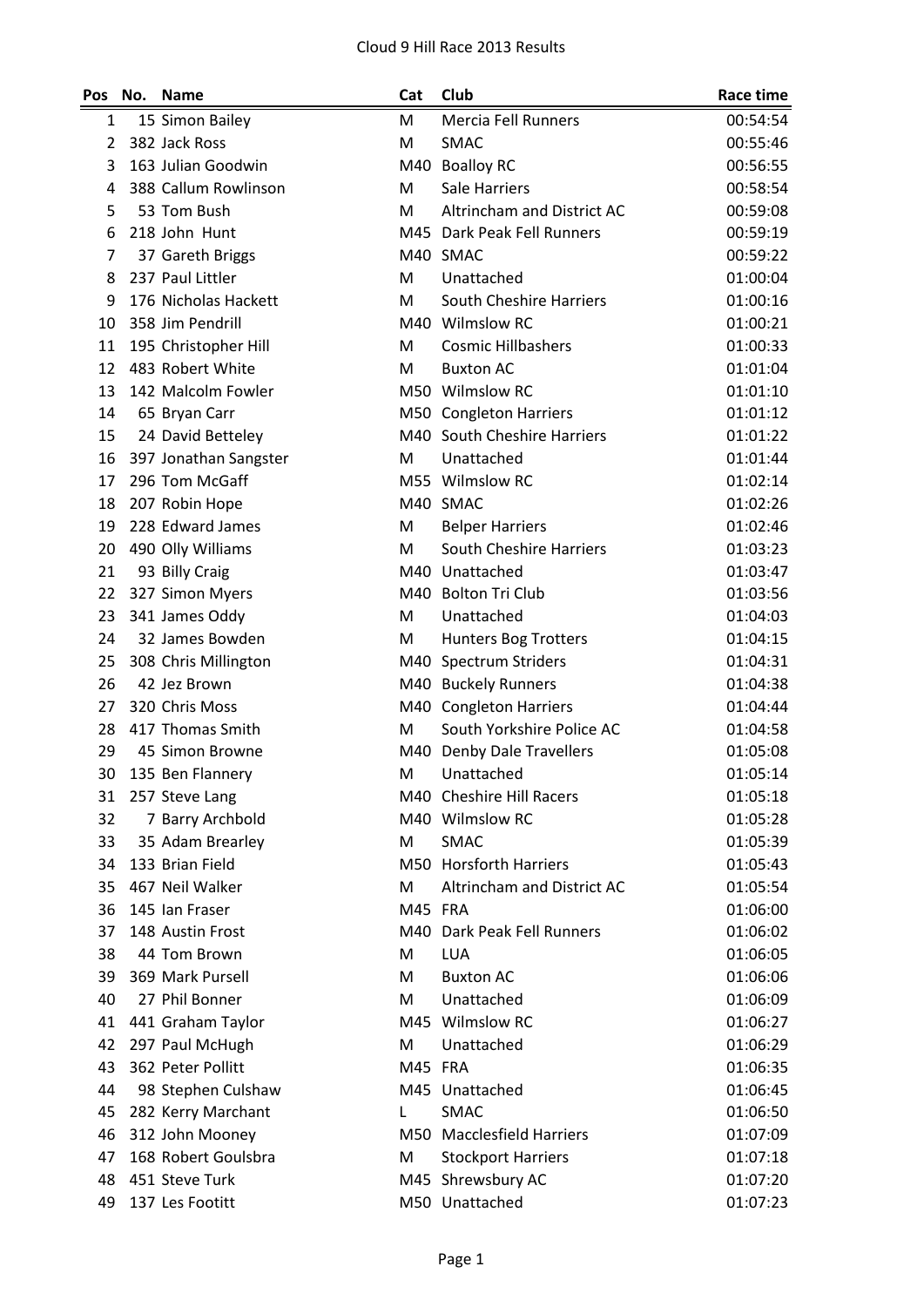| Pos | No. | <b>Name</b>             | Cat | Club                             | <b>Race time</b> |
|-----|-----|-------------------------|-----|----------------------------------|------------------|
| 50  |     | 78 Neil Clarke          |     | M50 Macclesfield Harriers        | 01:07:27         |
| 51  |     | 376 Paul Riley          |     | M40 Penny Lane Striders          | 01:07:30         |
| 52  |     | 337 John Noblett        |     | M45 Altrincham and District AC   | 01:07:35         |
| 53  |     | 30 Paul Booth           | M   | <b>Pennine Fell Runners</b>      | 01:07:38         |
| 54  |     | 232 Sharon Johnstone    | L40 | <b>Wilmslow RC</b>               | 01:07:42         |
| 55  |     | 315 James Moreton       | M   | <b>Delamere Spartans</b>         | 01:07:57         |
| 56  |     | 86 Colin Coote          |     | M45 Unattached                   | 01:07:59         |
| 57  |     | 6 Tom Annable           |     | M45 Vale Royal AC                | 01:08:26         |
| 58  |     | 83 Mike Clayton         | M   | <b>Knowsley Harriers</b>         | 01:08:29         |
| 59  |     | 209 Kenny House         | M   | <b>LUA</b>                       | 01:08:34         |
| 60  |     | 302 Diane McVey         | L   | <b>Wilmslow RC</b>               | 01:08:36         |
| 61  |     | 214 David Hudd          | M   | <b>Spectrum Striders</b>         | 01:08:51         |
| 62  |     | 8 Tony Archer           |     | M55 Vale Royal AC                | 01:09:05         |
| 63  |     | 496 Peter Woodhead      | M   | <b>Goyt Valley Striders</b>      | 01:09:13         |
| 64  |     | 311 Rob Moody           | M   | <b>Boalloy RC</b>                | 01:09:16         |
| 65  |     | 192 Chris Hewittson     | M   | <b>Congleton Harriers</b>        | 01:09:18         |
| 66  |     | 374 Stuart Reid         | M   | Dark Peak Fell Runners           | 01:09:28         |
| 67  |     | 466 James Walker        | M   | <b>Manchester Triathlon Club</b> | 01:09:32         |
| 68  |     | 202 Giles Hodges        | M   | Sandbach Striders                | 01:09:33         |
| 69  |     | 94 Daniel Cronquist     | M   | Unattached                       | 01:09:38         |
| 70  |     | 295 Adam Cooper         | M   | <b>Belle Vue Racers</b>          | 01:09:51         |
| 71  |     | 111 Tracy Dean          | L40 | Unattached                       | 01:09:54         |
| 72  |     | 205 Jason Holmes        |     | M45 Unattached                   | 01:09:56         |
| 73  |     | 56 Jeremy Bygrave       | M   | <b>Wilmslow RC</b>               | 01:09:59         |
| 74  |     | 253 Tim Knight          |     | M45 Unattached                   | 01:10:04         |
| 75  |     | 368 Ian Pudge           |     | M40 Spectrum Striders            | 01:10:13         |
| 76  |     | 287 Alex Mason          | M   | Vale Royal AC                    | 01:10:16         |
| 77  |     | 152 Adrian Gardner      |     | M40 Sheffield Tri Club           | 01:10:18         |
| 78  |     | 196 Pete Hill           |     | M50 Altrincham and District AC   | 01:10:28         |
| 79  |     | 200 Richard Hirons      |     | M45 Wilmslow RC                  | 01:10:32         |
| 80  |     | 410 Robin Skelton       |     | M40 Unattached                   | 01:10:48         |
| 81  |     | 116 Simon Dunn          |     | M50 Trentham RC                  | 01:09:03         |
| 82  |     | 31 Gregg Boughey        | M   | <b>Stoke Fit</b>                 | 01:11:10         |
| 83  |     | 338 Ben Norbury         | M   | Unattached                       | 01:11:19         |
| 84  |     | 54 Ray Butler           | M   | Unattached                       | 01:11:24         |
| 85  |     | 101 Phil Daintith       |     | M40 Spectrum Striders            | 01:11:27         |
| 86  |     | 12 Robert Atkin         |     | M40 Unattached                   | 01:11:35         |
| 87  |     | 384 Richard Ross        |     | M45 Unattached                   | 01:11:39         |
| 88  |     | 134 Alistair Fitzgerald | M   | <b>Goyt Valley Striders</b>      | 01:11:41         |
| 89  |     | 62 Simone Capponi       | M   | Penny Lane Striders              | 01:11:45         |
| 90  |     | 329 Adam Neale          |     | M40 Wilmslow RC                  | 01:11:57         |
| 91  |     | 407 Mathew Simister     |     | M40 Unattached                   | 01:11:59         |
| 92  |     | 206 Jarrod Homer        |     | M45 Wilmslow RC                  | 01:12:00         |
| 93  |     | 121 Ian Edwards         |     | M40 Unattached                   | 01:12:01         |
| 94  |     | 334 Jan Nicholls        | L40 | Sale Harriers                    | 01:12:02         |
| 95  |     | 73 Paul Chrisp          |     | M50 Delamere Spartans            | 01:12:12         |
| 96  |     | 248 Pat Kinch           |     | M45 Unattached                   | 01:12:19         |
| 97  |     | 462 Chris Wade          | M   | <b>Boalloy RC</b>                | 01:12:21         |
| 98  |     | 19 Richard Banyard      | M   | Unattached                       | 01:12:23         |
|     |     |                         |     |                                  |                  |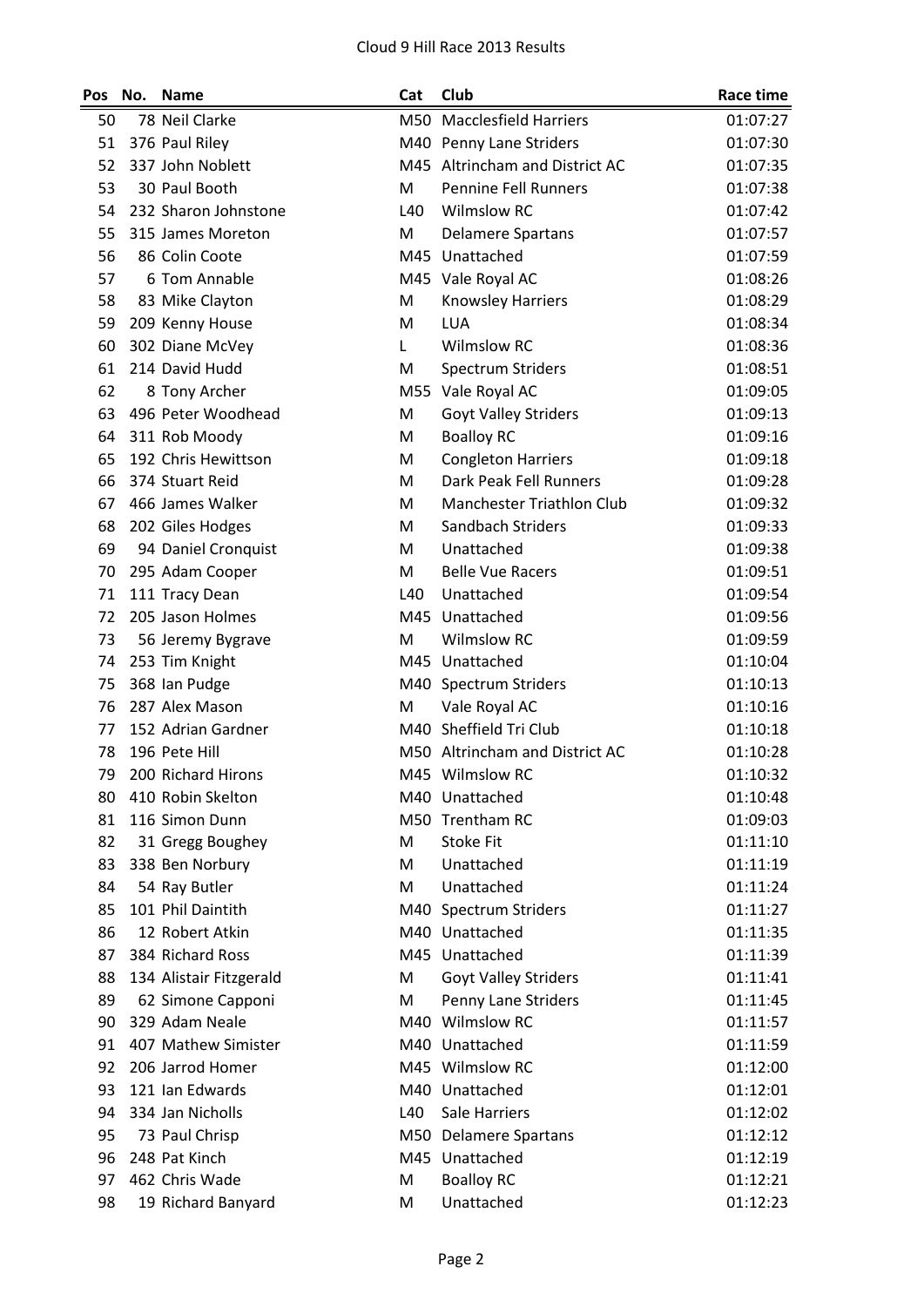| Pos | No. | <b>Name</b>           | Cat     | Club                           | Race time |
|-----|-----|-----------------------|---------|--------------------------------|-----------|
| 99  |     | 70 Rachel Chatwin     | L40     | <b>Pennine Fell Runners</b>    | 01:12:32  |
| 100 |     | 436 Matthew Sweeting  | M       | Vale Royal AC                  | 01:12:40  |
| 101 |     | 141 Karon Forster     | L50     | <b>Spectrum Striders</b>       | 01:12:52  |
| 102 |     | 188 Janson Heath      |         | M40 Trentham RC                | 01:12:54  |
| 103 |     | 41 Gavin Brookes      |         | M40 South Cheshire Harriers    | 01:12:59  |
| 104 |     | 324 Frank Murphy      | M       | <b>Stoke Fit</b>               | 01:13:04  |
| 105 |     | 299 Vicky McKinnon    | L       | <b>Wilmslow RC</b>             | 01:13:15  |
| 106 |     | 270 Justin Lewis      | M       | Unattached                     | 01:13:19  |
| 107 |     | 493 Nick Wishart      |         | M45 Delamere Spartans          | 01:13:21  |
| 108 |     | 450 Gareth Trimble    |         | M40 Wilmslow RC                | 01:13:24  |
| 109 |     | 118 David Dyer        |         | M40 Unattached                 | 01:13:27  |
| 110 |     | 288 Pete Matzen       | M       | <b>Razzers Runners</b>         | 01:13:33  |
| 111 |     | 351 Steve Parker      |         | M50 Unattached                 | 01:13:40  |
| 112 |     | 307 Toby Miller       | M       | <b>Boalloy RC</b>              | 01:13:46  |
| 113 |     | 184 Louisa Harrison   | L       | <b>Wilmslow RC</b>             | 01:13:48  |
| 114 |     | 421 Brendan Stanley   | M       | Unattached                     | 01:14:07  |
| 115 |     | 279 Steve MacHa       |         | M45 Boalloy RC                 | 01:14:11  |
| 116 |     | 172 Alan Griffin      |         | M40 Stafford Harriers          | 01:14:18  |
| 117 |     | 390 Tim Ruck          | M       | <b>Pennine Fell Runners</b>    | 01:14:23  |
| 118 |     | 427 Pete Stock        |         | M55 Wilmslow RC                | 01:14:25  |
| 119 |     | 216 Bruce Humphrey    | M       | Altrincham and District AC     | 01:14:29  |
| 120 |     | 340 Donald Obrien     |         | M55 Buxton AC                  | 01:14:31  |
| 121 |     | 434 Alan Sullivan     | M       | Unattached                     | 01:14:37  |
| 122 |     | 501 Ian Wright        |         | M50 Athlete Lab-singapore      | 01:14:39  |
| 123 |     | 217 Craig Hunt        |         | M40 Wilmslow RC                | 01:14:41  |
| 124 |     | 250 Helen Kirk        | L       | Dark Peak Fell Runners         | 01:14:44  |
| 125 |     | 262 Richard Lawson    |         | M40 Wilmslow RC                | 01:14:45  |
| 126 |     | 346 Neil Osgood       |         | M40 Unattached                 | 01:14:49  |
| 127 |     | 294 Tom McCumesky     | M       | Unattached                     | 01:14:51  |
| 128 |     | 474 Stephen Webb      | M       | <b>Belle Vue Racers</b>        | 01:14:53  |
| 129 |     | 292 Allan McCormick   | М       | <b>Wilmslow RC</b>             | 01:14:55  |
| 130 |     | 215 Tony Hulme        |         | M65 Wilmslow RC                | 01:14:56  |
| 131 |     | 126 Helen Evans       | L       | <b>Macclesfield Harriers</b>   | 01:14:58  |
| 132 |     | 475 Alan Webster      |         | M50 Macclesfield Harriers      | 01:15:02  |
| 133 |     | 443 Matthew Taylor    | M       | <b>Wilmslow RC</b>             | 01:15:06  |
| 134 |     | 360 Kevin Price       |         | M45 Mow Cop Runners            | 01:15:07  |
| 135 |     | 333 Simon Newton      | M       | Unattached                     | 01:15:10  |
| 136 |     | 26 Alan Bocking       |         | M55 Cheshire Hill Racers       | 01:15:13  |
| 137 |     | 177 Hamsin Hadziabdic |         | M40 Birkenhead AC              | 01:15:15  |
| 138 |     | 50 Ken Burgess        |         | M70 Altrincham and District AC | 01:15:17  |
| 139 |     | 339 Paul Norris       |         | M55 Wilmslow RC                | 01:15:19  |
| 140 |     | 354 Dave Payling      |         | M45 Stafford Harriers          | 01:15:25  |
| 141 |     | 149 Bev Ganose        | L45     | Altrincham and District AC     | 01:15:32  |
| 142 |     | 91 Roger Cotterill    |         | M45 Unattached                 | 01:15:36  |
| 143 |     | 68 Bryan Casey        | M50 LUA |                                | 01:15:40  |
| 144 |     | 317 Adam Morris       | M       | <b>Stafford Harriers</b>       | 01:15:42  |
| 145 |     | 430 Jason Stott       |         | M40 Pennine Fell Runners       | 01:15:47  |
| 146 |     | 136 David Follett     |         | M40 Mow Cop Runners            | 01:15:51  |
| 147 |     | 138 Andy Ford         | M       | Horwich RMI                    | 01:15:55  |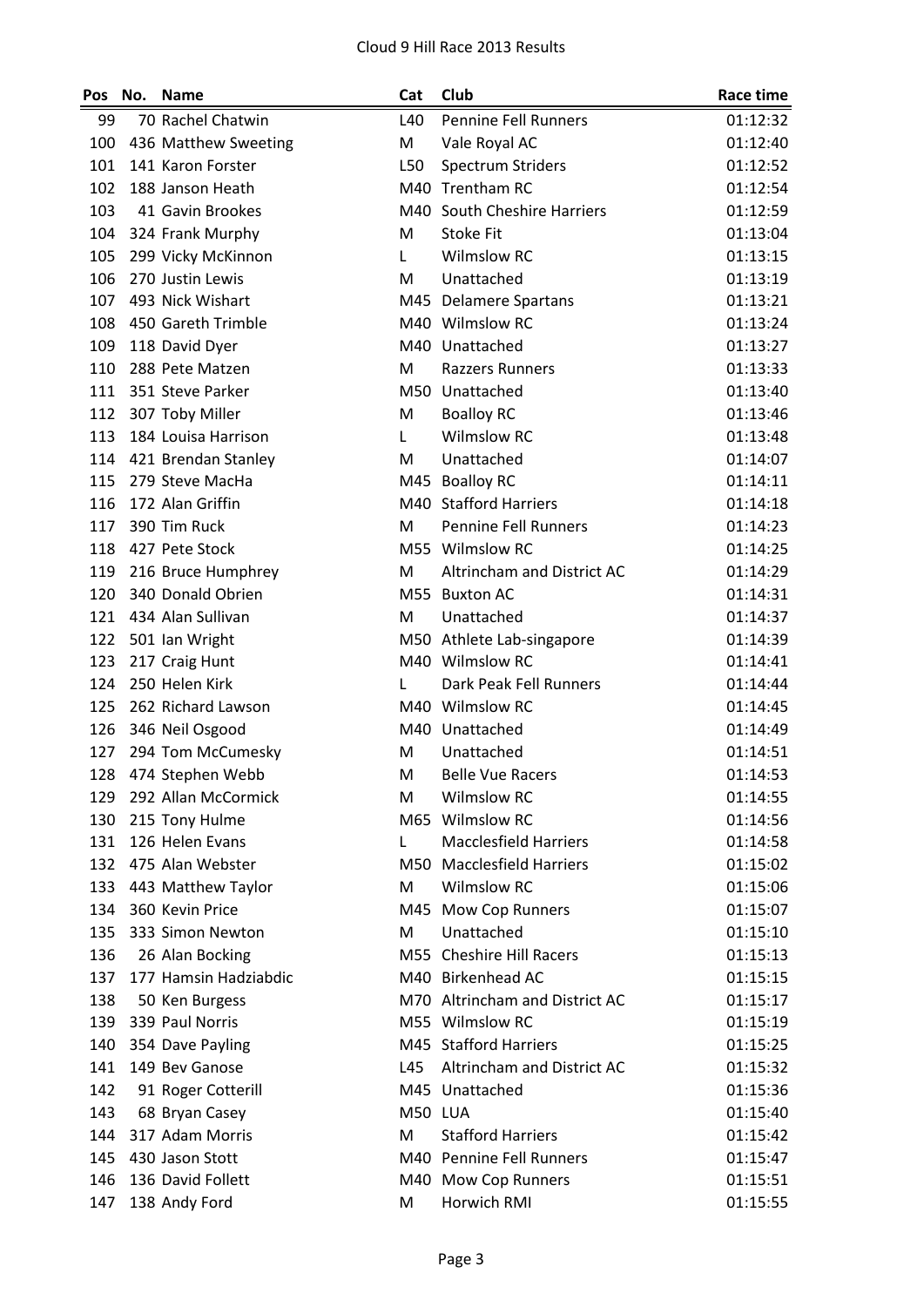| Pos | No. | <b>Name</b>                | Cat      | Club                              | <b>Race time</b> |
|-----|-----|----------------------------|----------|-----------------------------------|------------------|
| 148 |     | 183 Paul Harrington        | м        | <b>Whinfell Harriers</b>          | 01:15:57         |
| 149 |     | 425 Simon Stead            |          | M45 Belle Vue Racers              | 01:15:59         |
| 150 |     | 432 Nic Stubbs             |          | M45 Delamere Spartans             | 01:16:32         |
| 151 |     | 129 David Feakes           |          | M50 Helsby RC                     | 01:16:35         |
| 152 |     | 179 David Haines           |          | M40 Vale Royal AC                 | 01:16:37         |
| 153 |     | 283 Wain Marsh             | M        | Mow Cop Runners                   | 01:16:44         |
| 154 |     | 316 Neil Morgan            | M45 LUA  |                                   | 01:16:49         |
| 155 |     | 186 Jonathan Haworth       | M        | Scarab Tri                        | 01:16:54         |
| 156 |     | 159 Geoff Gilbert          |          | M60 Wilmslow RC                   | 01:16:59         |
| 157 |     | 181 Geoff Hand             |          | M55 Spectrum Striders             | 01:17:02         |
| 158 |     | 426 Jason Stobbs           | M        | <b>Delamere Spartans</b>          | 01:17:10         |
| 159 |     | 465 Luke Wakefield         | M        | <b>LUA</b>                        | 01:17:12         |
| 160 |     | 20 Adam Barber             | M        | <b>Belle Vue Racers</b>           | 01:17:15         |
| 161 |     | 165 John Gorman            |          | M60 North Derbyshire Running Club | 01:17:19         |
| 162 |     | 416 Geoff Smith            |          | M40 Unattached                    | 01:17:22         |
| 163 |     | 506 Reginald Cooper        |          | M55 Unattached                    | 01:17:26         |
| 164 |     | 444 Neil Taylor            |          | M45 Skelmersdale Harriers         | 01:17:39         |
| 165 |     | 220 David Ibbotson         |          | M55 Unattached                    | 01:17:53         |
| 166 |     | 264 Dennis Learad          |          | M60 Clowne Road Runners           | 01:17:55         |
| 167 |     | 147 Andrea Frost           | L45      | <b>Macclesfield Harriers</b>      | 01:17:59         |
| 168 |     | 151 Richard Gardiner       | M        | Cgcc                              | 01:18:05         |
| 169 |     | 156 Stephen Gee            |          | M40 Unattached                    | 01:18:17         |
| 170 |     | 124 Matthew Ethell         | M        | Unattached                        | 01:18:21         |
| 171 |     | 453 Kenny Turner           |          | M50 Dark Peak Fell Runners        | 01:18:24         |
| 172 |     | 482 Richard White          | M        | <b>Glossopdale Harriers</b>       | 01:18:27         |
| 173 |     | 318 Robert Morris          | M        | <b>Delamere Spartans</b>          | 01:18:29         |
| 174 |     | 64 Peter Carpenter         |          | M50 Unattached                    | 01:18:32         |
| 175 |     | 392 Michelle Rushton-Fox   | L        | <b>Stafford Harriers</b>          | 01:18:35         |
| 176 |     | 394 Thomas Russell         |          | M40 Boalloy RC                    | 01:18:37         |
| 177 |     | 51 Graeme Burns            | M45 LUA  |                                   | 01:18:39         |
| 178 |     | 364 Sean Powers            | M        | Raf                               | 01:18:41         |
| 179 |     | 60 Lee Campbell            |          | M50 Boalloy RC                    | 01:18:42         |
| 180 |     | 14 Peter Bailey            |          | M50 Buxton AC                     | 01:18:51         |
| 181 |     | 69 Barrie Cavanagh         |          | M50 Chester Tri Club              | 01:18:56         |
| 182 |     | 171 Stephen Gregory        | M        | Unattached                        | 01:18:58         |
| 183 |     | 4 Fiona Alexander          | L40      | Ripley                            | 01:18:59         |
| 184 |     | 460 Louis Vincent          |          | M40 Unattached                    | 01:19:02         |
| 185 |     | 99 Rob Cummings            |          | M45 South Cheshire Harriers       | 01:19:10         |
| 186 |     | 119 David Edge             |          | M55 SMAC                          | 01:19:14         |
| 187 |     | 162 Frank Golden           |          | M40 Buxton AC                     | 01:19:18         |
| 188 |     | 150 Clare Gardiner         |          |                                   | 01:19:28         |
| 189 |     |                            | L<br>L40 | Cgcc                              | 01:19:31         |
| 190 |     | 499 Joanne Worboys-Hodgson | L45      | <b>Denby Dale Travellers</b>      |                  |
|     |     | 396 Emily Sanders          |          | Ashbourne Running Club            | 01:19:33         |
| 191 |     | 117 Amy Durrant            | Г        | <b>South Cheshire Harriers</b>    | 01:19:37         |
| 192 |     | 386 Paul Rowland           | M50 FRA  |                                   | 01:19:41         |
| 193 |     | 157 Neil Gerrity           | M        | <b>Newcastle Staffs AC</b>        | 01:19:47         |
| 194 |     | 251 Paul Kirkham           | M        | Unattached                        | 01:19:49         |
| 195 |     | 88 Bob Corinaldi           |          | M40 Vale Royal AC                 | 01:19:59         |
| 196 |     | 411 Paul Skillings         | M        | Unattached                        | 01:20:01         |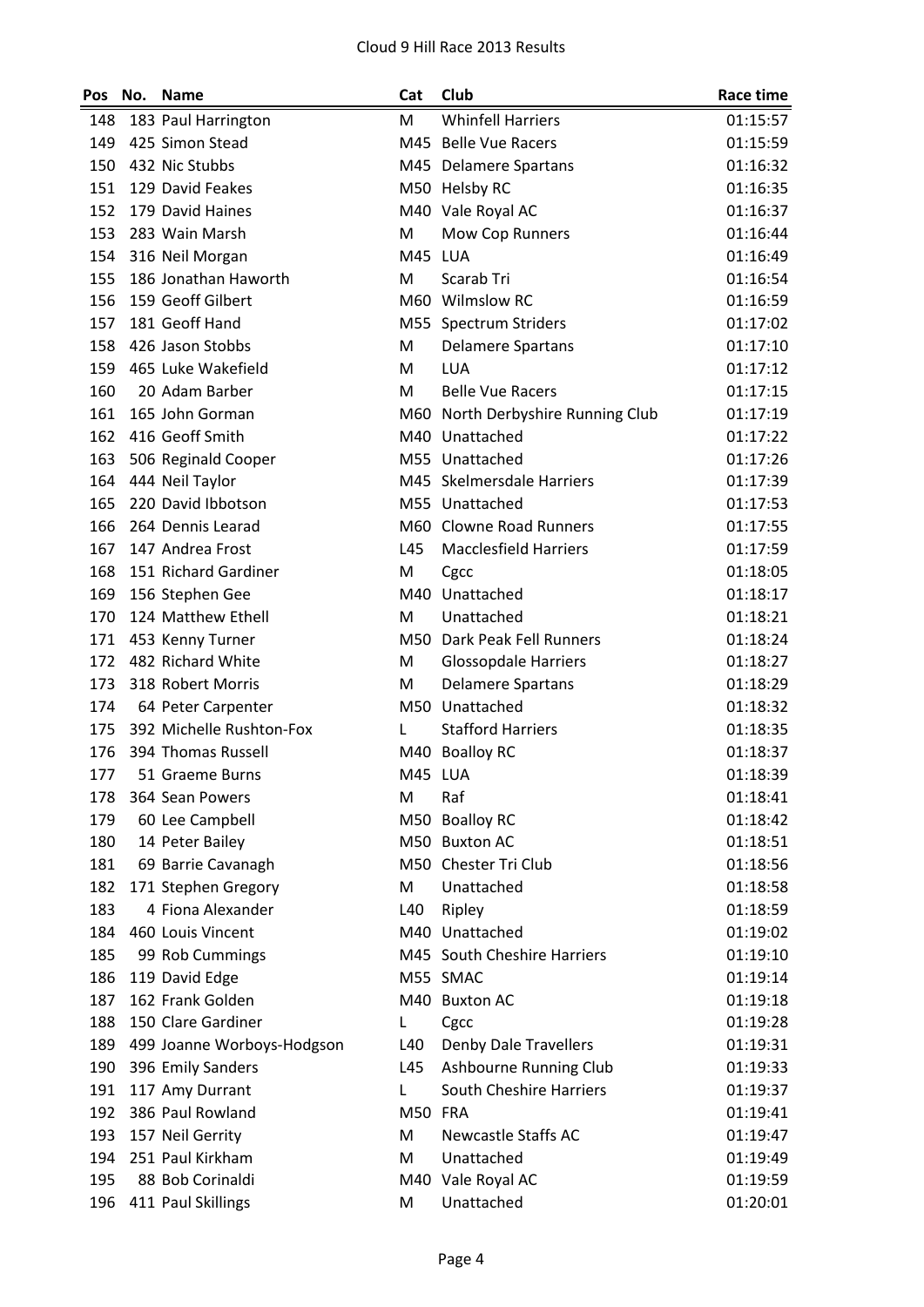| 29 Daniel Booth<br>M<br><b>LUA</b><br>197<br>01:20:08<br>198<br>80 Stephen Clarke<br>M55 Unattached<br>01:20:11<br>199<br>247 Fraser Kerr<br>M45 Unattached<br>01:20:16<br>200<br>84 Paul Clutterbuck<br>M45 Vale Royal AC<br>01:20:21<br>201<br>146 Simon Froggatt<br>M40 Unattached<br>01:20:22<br>202<br>M55 Unattached<br>85 Alan Coatsworth<br>01:20:28<br>M40 SMAC<br>01:20:30<br>203<br>187 Martin Hayward<br>204<br>127 Paul Fairclough<br>M<br>Unattached<br>01:20:32<br>404 Rob Sheldon<br>205<br>Unattached<br>01:20:35<br>м<br><b>Wilmslow RC</b><br>206<br>01:20:39<br>55 Diane Bygrave<br>L<br>125 Gill Evans<br>L50<br>Shrewsbury AC<br>207<br>01:20:41<br>413 Chris Smith<br>Unattached<br>01:20:43<br>208<br>M45<br>209<br>420 Jane Staite<br>L45<br><b>Telford Harriers</b><br>01:20:45<br>210<br>304 Roland Meylan<br>M40<br><b>Buxton AC</b><br>01:20:55<br>345 Owen Oliver<br><b>LUA</b><br>211<br>M<br>01:21:00<br>212<br>343 Geraldine O'Grady-Thomas<br>L40<br>Unattached<br>01:21:03<br>213<br>481 Mark White<br><b>Stafford Harriers</b><br>M40<br>01:21:05<br>214<br>377 Janet Robertson<br>L45<br>01:21:11<br><b>Helsby RC</b><br>215<br>458 Mark Andrew Vallely<br>M<br><b>LUA</b><br>01:21:17<br>Unattached<br>216<br>81 Justin Clarkson<br>M40<br>01:21:21<br>217<br>492 Ross Wilson<br>M<br>Unattached<br>01:21:25<br>212 Richard Howard<br>218<br><b>Denby Dale Travellers</b><br>01:21:30<br>M45<br>219<br>M50 Wilmslow RC<br>393 Steve Russell<br>01:21:41<br>220<br>208 Peter Hopley<br>M<br>Mow Cop Runners<br>01:21:43<br>221<br>L40<br><b>Macclesfield Harriers</b><br>265 Sarah Ledbury<br>01:21:45<br>222<br>235 Ann-Marie Jones<br>Altrincham and District AC<br>01:21:47<br>L55<br>223<br><b>Wilmslow RC</b><br>435 Kate Sutton<br>L50<br>01:22:09<br>224<br>100 Neil Curry<br>M<br><b>Stockport Harriers</b><br>01:22:12<br>Sandbach Striders<br>225<br>87 Terry Coppenhall<br>M50<br>01:22:18<br>M50 Stafford Harriers<br>226<br>01:22:20<br>10 Joseph Atherton<br>01:22:38<br>227<br>25 Kirsty-Jane Birch<br>L<br><b>Mow Cop Runners</b><br>228<br>415 Eddie Smith<br>M60<br><b>Stafford Harriers</b><br>01:22:49<br>120 Mary Edgerton<br>L50<br><b>Pennine Fell Runners</b><br>229<br>01:22:53<br>230<br>M<br>Unattached<br>01:22:56<br>398 Joe Sawyer<br>197 Simon Hill<br>Newcastle Tri Club<br>231<br>M<br>01:23:01<br>3 Andrew Addis<br>232<br>Mow Cop Runners<br>01:23:05<br>M55<br>233<br>122 Joanne Edwards<br>L50<br>Vale Royal AC<br>01:23:09<br>487 Neil Whittle<br>Unattached<br>234<br>M<br>01:23:15<br>235<br>227 David James<br>M45 Macclesfield Harriers<br>01:23:26<br>409 Chris Skellern<br><b>Stafford Harriers</b><br>236<br>L50<br>01:23:30<br>300 Gordon McLeod<br><b>Sunlight Runners</b><br>237<br>01:23:52<br>M50<br>Unattached<br>238<br>245 Sarah Kemp<br>L45<br>01:23:55<br>Unattached<br>239<br>74 Andy Clare<br>M40<br>01:23:57<br>213 Phil Howarth<br>M45 Pennine Fell Runners<br>240<br>01:23:59<br>241<br>284 Frank Martin<br>M50 Penny Lane Striders<br>01:24:01<br>242<br>485 Liz Whitfield<br><b>Spectrum Striders</b><br>01:24:05<br>L<br>Altrincham and District AC<br>243<br>21 Andrew Barton<br>M<br>01:24:09 | Pos | No. | <b>Name</b>   | Cat | Club           | <b>Race time</b> |
|-----------------------------------------------------------------------------------------------------------------------------------------------------------------------------------------------------------------------------------------------------------------------------------------------------------------------------------------------------------------------------------------------------------------------------------------------------------------------------------------------------------------------------------------------------------------------------------------------------------------------------------------------------------------------------------------------------------------------------------------------------------------------------------------------------------------------------------------------------------------------------------------------------------------------------------------------------------------------------------------------------------------------------------------------------------------------------------------------------------------------------------------------------------------------------------------------------------------------------------------------------------------------------------------------------------------------------------------------------------------------------------------------------------------------------------------------------------------------------------------------------------------------------------------------------------------------------------------------------------------------------------------------------------------------------------------------------------------------------------------------------------------------------------------------------------------------------------------------------------------------------------------------------------------------------------------------------------------------------------------------------------------------------------------------------------------------------------------------------------------------------------------------------------------------------------------------------------------------------------------------------------------------------------------------------------------------------------------------------------------------------------------------------------------------------------------------------------------------------------------------------------------------------------------------------------------------------------------------------------------------------------------------------------------------------------------------------------------------------------------------------------------------------------------------------------------------------------------------------------------------------------------------------------------------------------------------------------------------------------------------------------------------------------------------------------------------------------------------------------------------------------------------------------------------------------------------------|-----|-----|---------------|-----|----------------|------------------|
|                                                                                                                                                                                                                                                                                                                                                                                                                                                                                                                                                                                                                                                                                                                                                                                                                                                                                                                                                                                                                                                                                                                                                                                                                                                                                                                                                                                                                                                                                                                                                                                                                                                                                                                                                                                                                                                                                                                                                                                                                                                                                                                                                                                                                                                                                                                                                                                                                                                                                                                                                                                                                                                                                                                                                                                                                                                                                                                                                                                                                                                                                                                                                                                                     |     |     |               |     |                |                  |
|                                                                                                                                                                                                                                                                                                                                                                                                                                                                                                                                                                                                                                                                                                                                                                                                                                                                                                                                                                                                                                                                                                                                                                                                                                                                                                                                                                                                                                                                                                                                                                                                                                                                                                                                                                                                                                                                                                                                                                                                                                                                                                                                                                                                                                                                                                                                                                                                                                                                                                                                                                                                                                                                                                                                                                                                                                                                                                                                                                                                                                                                                                                                                                                                     |     |     |               |     |                |                  |
|                                                                                                                                                                                                                                                                                                                                                                                                                                                                                                                                                                                                                                                                                                                                                                                                                                                                                                                                                                                                                                                                                                                                                                                                                                                                                                                                                                                                                                                                                                                                                                                                                                                                                                                                                                                                                                                                                                                                                                                                                                                                                                                                                                                                                                                                                                                                                                                                                                                                                                                                                                                                                                                                                                                                                                                                                                                                                                                                                                                                                                                                                                                                                                                                     |     |     |               |     |                |                  |
|                                                                                                                                                                                                                                                                                                                                                                                                                                                                                                                                                                                                                                                                                                                                                                                                                                                                                                                                                                                                                                                                                                                                                                                                                                                                                                                                                                                                                                                                                                                                                                                                                                                                                                                                                                                                                                                                                                                                                                                                                                                                                                                                                                                                                                                                                                                                                                                                                                                                                                                                                                                                                                                                                                                                                                                                                                                                                                                                                                                                                                                                                                                                                                                                     |     |     |               |     |                |                  |
|                                                                                                                                                                                                                                                                                                                                                                                                                                                                                                                                                                                                                                                                                                                                                                                                                                                                                                                                                                                                                                                                                                                                                                                                                                                                                                                                                                                                                                                                                                                                                                                                                                                                                                                                                                                                                                                                                                                                                                                                                                                                                                                                                                                                                                                                                                                                                                                                                                                                                                                                                                                                                                                                                                                                                                                                                                                                                                                                                                                                                                                                                                                                                                                                     |     |     |               |     |                |                  |
|                                                                                                                                                                                                                                                                                                                                                                                                                                                                                                                                                                                                                                                                                                                                                                                                                                                                                                                                                                                                                                                                                                                                                                                                                                                                                                                                                                                                                                                                                                                                                                                                                                                                                                                                                                                                                                                                                                                                                                                                                                                                                                                                                                                                                                                                                                                                                                                                                                                                                                                                                                                                                                                                                                                                                                                                                                                                                                                                                                                                                                                                                                                                                                                                     |     |     |               |     |                |                  |
|                                                                                                                                                                                                                                                                                                                                                                                                                                                                                                                                                                                                                                                                                                                                                                                                                                                                                                                                                                                                                                                                                                                                                                                                                                                                                                                                                                                                                                                                                                                                                                                                                                                                                                                                                                                                                                                                                                                                                                                                                                                                                                                                                                                                                                                                                                                                                                                                                                                                                                                                                                                                                                                                                                                                                                                                                                                                                                                                                                                                                                                                                                                                                                                                     |     |     |               |     |                |                  |
|                                                                                                                                                                                                                                                                                                                                                                                                                                                                                                                                                                                                                                                                                                                                                                                                                                                                                                                                                                                                                                                                                                                                                                                                                                                                                                                                                                                                                                                                                                                                                                                                                                                                                                                                                                                                                                                                                                                                                                                                                                                                                                                                                                                                                                                                                                                                                                                                                                                                                                                                                                                                                                                                                                                                                                                                                                                                                                                                                                                                                                                                                                                                                                                                     |     |     |               |     |                |                  |
|                                                                                                                                                                                                                                                                                                                                                                                                                                                                                                                                                                                                                                                                                                                                                                                                                                                                                                                                                                                                                                                                                                                                                                                                                                                                                                                                                                                                                                                                                                                                                                                                                                                                                                                                                                                                                                                                                                                                                                                                                                                                                                                                                                                                                                                                                                                                                                                                                                                                                                                                                                                                                                                                                                                                                                                                                                                                                                                                                                                                                                                                                                                                                                                                     |     |     |               |     |                |                  |
|                                                                                                                                                                                                                                                                                                                                                                                                                                                                                                                                                                                                                                                                                                                                                                                                                                                                                                                                                                                                                                                                                                                                                                                                                                                                                                                                                                                                                                                                                                                                                                                                                                                                                                                                                                                                                                                                                                                                                                                                                                                                                                                                                                                                                                                                                                                                                                                                                                                                                                                                                                                                                                                                                                                                                                                                                                                                                                                                                                                                                                                                                                                                                                                                     |     |     |               |     |                |                  |
|                                                                                                                                                                                                                                                                                                                                                                                                                                                                                                                                                                                                                                                                                                                                                                                                                                                                                                                                                                                                                                                                                                                                                                                                                                                                                                                                                                                                                                                                                                                                                                                                                                                                                                                                                                                                                                                                                                                                                                                                                                                                                                                                                                                                                                                                                                                                                                                                                                                                                                                                                                                                                                                                                                                                                                                                                                                                                                                                                                                                                                                                                                                                                                                                     |     |     |               |     |                |                  |
|                                                                                                                                                                                                                                                                                                                                                                                                                                                                                                                                                                                                                                                                                                                                                                                                                                                                                                                                                                                                                                                                                                                                                                                                                                                                                                                                                                                                                                                                                                                                                                                                                                                                                                                                                                                                                                                                                                                                                                                                                                                                                                                                                                                                                                                                                                                                                                                                                                                                                                                                                                                                                                                                                                                                                                                                                                                                                                                                                                                                                                                                                                                                                                                                     |     |     |               |     |                |                  |
|                                                                                                                                                                                                                                                                                                                                                                                                                                                                                                                                                                                                                                                                                                                                                                                                                                                                                                                                                                                                                                                                                                                                                                                                                                                                                                                                                                                                                                                                                                                                                                                                                                                                                                                                                                                                                                                                                                                                                                                                                                                                                                                                                                                                                                                                                                                                                                                                                                                                                                                                                                                                                                                                                                                                                                                                                                                                                                                                                                                                                                                                                                                                                                                                     |     |     |               |     |                |                  |
|                                                                                                                                                                                                                                                                                                                                                                                                                                                                                                                                                                                                                                                                                                                                                                                                                                                                                                                                                                                                                                                                                                                                                                                                                                                                                                                                                                                                                                                                                                                                                                                                                                                                                                                                                                                                                                                                                                                                                                                                                                                                                                                                                                                                                                                                                                                                                                                                                                                                                                                                                                                                                                                                                                                                                                                                                                                                                                                                                                                                                                                                                                                                                                                                     |     |     |               |     |                |                  |
|                                                                                                                                                                                                                                                                                                                                                                                                                                                                                                                                                                                                                                                                                                                                                                                                                                                                                                                                                                                                                                                                                                                                                                                                                                                                                                                                                                                                                                                                                                                                                                                                                                                                                                                                                                                                                                                                                                                                                                                                                                                                                                                                                                                                                                                                                                                                                                                                                                                                                                                                                                                                                                                                                                                                                                                                                                                                                                                                                                                                                                                                                                                                                                                                     |     |     |               |     |                |                  |
|                                                                                                                                                                                                                                                                                                                                                                                                                                                                                                                                                                                                                                                                                                                                                                                                                                                                                                                                                                                                                                                                                                                                                                                                                                                                                                                                                                                                                                                                                                                                                                                                                                                                                                                                                                                                                                                                                                                                                                                                                                                                                                                                                                                                                                                                                                                                                                                                                                                                                                                                                                                                                                                                                                                                                                                                                                                                                                                                                                                                                                                                                                                                                                                                     |     |     |               |     |                |                  |
|                                                                                                                                                                                                                                                                                                                                                                                                                                                                                                                                                                                                                                                                                                                                                                                                                                                                                                                                                                                                                                                                                                                                                                                                                                                                                                                                                                                                                                                                                                                                                                                                                                                                                                                                                                                                                                                                                                                                                                                                                                                                                                                                                                                                                                                                                                                                                                                                                                                                                                                                                                                                                                                                                                                                                                                                                                                                                                                                                                                                                                                                                                                                                                                                     |     |     |               |     |                |                  |
|                                                                                                                                                                                                                                                                                                                                                                                                                                                                                                                                                                                                                                                                                                                                                                                                                                                                                                                                                                                                                                                                                                                                                                                                                                                                                                                                                                                                                                                                                                                                                                                                                                                                                                                                                                                                                                                                                                                                                                                                                                                                                                                                                                                                                                                                                                                                                                                                                                                                                                                                                                                                                                                                                                                                                                                                                                                                                                                                                                                                                                                                                                                                                                                                     |     |     |               |     |                |                  |
|                                                                                                                                                                                                                                                                                                                                                                                                                                                                                                                                                                                                                                                                                                                                                                                                                                                                                                                                                                                                                                                                                                                                                                                                                                                                                                                                                                                                                                                                                                                                                                                                                                                                                                                                                                                                                                                                                                                                                                                                                                                                                                                                                                                                                                                                                                                                                                                                                                                                                                                                                                                                                                                                                                                                                                                                                                                                                                                                                                                                                                                                                                                                                                                                     |     |     |               |     |                |                  |
|                                                                                                                                                                                                                                                                                                                                                                                                                                                                                                                                                                                                                                                                                                                                                                                                                                                                                                                                                                                                                                                                                                                                                                                                                                                                                                                                                                                                                                                                                                                                                                                                                                                                                                                                                                                                                                                                                                                                                                                                                                                                                                                                                                                                                                                                                                                                                                                                                                                                                                                                                                                                                                                                                                                                                                                                                                                                                                                                                                                                                                                                                                                                                                                                     |     |     |               |     |                |                  |
|                                                                                                                                                                                                                                                                                                                                                                                                                                                                                                                                                                                                                                                                                                                                                                                                                                                                                                                                                                                                                                                                                                                                                                                                                                                                                                                                                                                                                                                                                                                                                                                                                                                                                                                                                                                                                                                                                                                                                                                                                                                                                                                                                                                                                                                                                                                                                                                                                                                                                                                                                                                                                                                                                                                                                                                                                                                                                                                                                                                                                                                                                                                                                                                                     |     |     |               |     |                |                  |
|                                                                                                                                                                                                                                                                                                                                                                                                                                                                                                                                                                                                                                                                                                                                                                                                                                                                                                                                                                                                                                                                                                                                                                                                                                                                                                                                                                                                                                                                                                                                                                                                                                                                                                                                                                                                                                                                                                                                                                                                                                                                                                                                                                                                                                                                                                                                                                                                                                                                                                                                                                                                                                                                                                                                                                                                                                                                                                                                                                                                                                                                                                                                                                                                     |     |     |               |     |                |                  |
|                                                                                                                                                                                                                                                                                                                                                                                                                                                                                                                                                                                                                                                                                                                                                                                                                                                                                                                                                                                                                                                                                                                                                                                                                                                                                                                                                                                                                                                                                                                                                                                                                                                                                                                                                                                                                                                                                                                                                                                                                                                                                                                                                                                                                                                                                                                                                                                                                                                                                                                                                                                                                                                                                                                                                                                                                                                                                                                                                                                                                                                                                                                                                                                                     |     |     |               |     |                |                  |
|                                                                                                                                                                                                                                                                                                                                                                                                                                                                                                                                                                                                                                                                                                                                                                                                                                                                                                                                                                                                                                                                                                                                                                                                                                                                                                                                                                                                                                                                                                                                                                                                                                                                                                                                                                                                                                                                                                                                                                                                                                                                                                                                                                                                                                                                                                                                                                                                                                                                                                                                                                                                                                                                                                                                                                                                                                                                                                                                                                                                                                                                                                                                                                                                     |     |     |               |     |                |                  |
|                                                                                                                                                                                                                                                                                                                                                                                                                                                                                                                                                                                                                                                                                                                                                                                                                                                                                                                                                                                                                                                                                                                                                                                                                                                                                                                                                                                                                                                                                                                                                                                                                                                                                                                                                                                                                                                                                                                                                                                                                                                                                                                                                                                                                                                                                                                                                                                                                                                                                                                                                                                                                                                                                                                                                                                                                                                                                                                                                                                                                                                                                                                                                                                                     |     |     |               |     |                |                  |
|                                                                                                                                                                                                                                                                                                                                                                                                                                                                                                                                                                                                                                                                                                                                                                                                                                                                                                                                                                                                                                                                                                                                                                                                                                                                                                                                                                                                                                                                                                                                                                                                                                                                                                                                                                                                                                                                                                                                                                                                                                                                                                                                                                                                                                                                                                                                                                                                                                                                                                                                                                                                                                                                                                                                                                                                                                                                                                                                                                                                                                                                                                                                                                                                     |     |     |               |     |                |                  |
|                                                                                                                                                                                                                                                                                                                                                                                                                                                                                                                                                                                                                                                                                                                                                                                                                                                                                                                                                                                                                                                                                                                                                                                                                                                                                                                                                                                                                                                                                                                                                                                                                                                                                                                                                                                                                                                                                                                                                                                                                                                                                                                                                                                                                                                                                                                                                                                                                                                                                                                                                                                                                                                                                                                                                                                                                                                                                                                                                                                                                                                                                                                                                                                                     |     |     |               |     |                |                  |
|                                                                                                                                                                                                                                                                                                                                                                                                                                                                                                                                                                                                                                                                                                                                                                                                                                                                                                                                                                                                                                                                                                                                                                                                                                                                                                                                                                                                                                                                                                                                                                                                                                                                                                                                                                                                                                                                                                                                                                                                                                                                                                                                                                                                                                                                                                                                                                                                                                                                                                                                                                                                                                                                                                                                                                                                                                                                                                                                                                                                                                                                                                                                                                                                     |     |     |               |     |                |                  |
|                                                                                                                                                                                                                                                                                                                                                                                                                                                                                                                                                                                                                                                                                                                                                                                                                                                                                                                                                                                                                                                                                                                                                                                                                                                                                                                                                                                                                                                                                                                                                                                                                                                                                                                                                                                                                                                                                                                                                                                                                                                                                                                                                                                                                                                                                                                                                                                                                                                                                                                                                                                                                                                                                                                                                                                                                                                                                                                                                                                                                                                                                                                                                                                                     |     |     |               |     |                |                  |
|                                                                                                                                                                                                                                                                                                                                                                                                                                                                                                                                                                                                                                                                                                                                                                                                                                                                                                                                                                                                                                                                                                                                                                                                                                                                                                                                                                                                                                                                                                                                                                                                                                                                                                                                                                                                                                                                                                                                                                                                                                                                                                                                                                                                                                                                                                                                                                                                                                                                                                                                                                                                                                                                                                                                                                                                                                                                                                                                                                                                                                                                                                                                                                                                     |     |     |               |     |                |                  |
|                                                                                                                                                                                                                                                                                                                                                                                                                                                                                                                                                                                                                                                                                                                                                                                                                                                                                                                                                                                                                                                                                                                                                                                                                                                                                                                                                                                                                                                                                                                                                                                                                                                                                                                                                                                                                                                                                                                                                                                                                                                                                                                                                                                                                                                                                                                                                                                                                                                                                                                                                                                                                                                                                                                                                                                                                                                                                                                                                                                                                                                                                                                                                                                                     |     |     |               |     |                |                  |
|                                                                                                                                                                                                                                                                                                                                                                                                                                                                                                                                                                                                                                                                                                                                                                                                                                                                                                                                                                                                                                                                                                                                                                                                                                                                                                                                                                                                                                                                                                                                                                                                                                                                                                                                                                                                                                                                                                                                                                                                                                                                                                                                                                                                                                                                                                                                                                                                                                                                                                                                                                                                                                                                                                                                                                                                                                                                                                                                                                                                                                                                                                                                                                                                     |     |     |               |     |                |                  |
|                                                                                                                                                                                                                                                                                                                                                                                                                                                                                                                                                                                                                                                                                                                                                                                                                                                                                                                                                                                                                                                                                                                                                                                                                                                                                                                                                                                                                                                                                                                                                                                                                                                                                                                                                                                                                                                                                                                                                                                                                                                                                                                                                                                                                                                                                                                                                                                                                                                                                                                                                                                                                                                                                                                                                                                                                                                                                                                                                                                                                                                                                                                                                                                                     |     |     |               |     |                |                  |
|                                                                                                                                                                                                                                                                                                                                                                                                                                                                                                                                                                                                                                                                                                                                                                                                                                                                                                                                                                                                                                                                                                                                                                                                                                                                                                                                                                                                                                                                                                                                                                                                                                                                                                                                                                                                                                                                                                                                                                                                                                                                                                                                                                                                                                                                                                                                                                                                                                                                                                                                                                                                                                                                                                                                                                                                                                                                                                                                                                                                                                                                                                                                                                                                     |     |     |               |     |                |                  |
|                                                                                                                                                                                                                                                                                                                                                                                                                                                                                                                                                                                                                                                                                                                                                                                                                                                                                                                                                                                                                                                                                                                                                                                                                                                                                                                                                                                                                                                                                                                                                                                                                                                                                                                                                                                                                                                                                                                                                                                                                                                                                                                                                                                                                                                                                                                                                                                                                                                                                                                                                                                                                                                                                                                                                                                                                                                                                                                                                                                                                                                                                                                                                                                                     |     |     |               |     |                |                  |
|                                                                                                                                                                                                                                                                                                                                                                                                                                                                                                                                                                                                                                                                                                                                                                                                                                                                                                                                                                                                                                                                                                                                                                                                                                                                                                                                                                                                                                                                                                                                                                                                                                                                                                                                                                                                                                                                                                                                                                                                                                                                                                                                                                                                                                                                                                                                                                                                                                                                                                                                                                                                                                                                                                                                                                                                                                                                                                                                                                                                                                                                                                                                                                                                     |     |     |               |     |                |                  |
|                                                                                                                                                                                                                                                                                                                                                                                                                                                                                                                                                                                                                                                                                                                                                                                                                                                                                                                                                                                                                                                                                                                                                                                                                                                                                                                                                                                                                                                                                                                                                                                                                                                                                                                                                                                                                                                                                                                                                                                                                                                                                                                                                                                                                                                                                                                                                                                                                                                                                                                                                                                                                                                                                                                                                                                                                                                                                                                                                                                                                                                                                                                                                                                                     |     |     |               |     |                |                  |
|                                                                                                                                                                                                                                                                                                                                                                                                                                                                                                                                                                                                                                                                                                                                                                                                                                                                                                                                                                                                                                                                                                                                                                                                                                                                                                                                                                                                                                                                                                                                                                                                                                                                                                                                                                                                                                                                                                                                                                                                                                                                                                                                                                                                                                                                                                                                                                                                                                                                                                                                                                                                                                                                                                                                                                                                                                                                                                                                                                                                                                                                                                                                                                                                     |     |     |               |     |                |                  |
|                                                                                                                                                                                                                                                                                                                                                                                                                                                                                                                                                                                                                                                                                                                                                                                                                                                                                                                                                                                                                                                                                                                                                                                                                                                                                                                                                                                                                                                                                                                                                                                                                                                                                                                                                                                                                                                                                                                                                                                                                                                                                                                                                                                                                                                                                                                                                                                                                                                                                                                                                                                                                                                                                                                                                                                                                                                                                                                                                                                                                                                                                                                                                                                                     |     |     |               |     |                |                  |
|                                                                                                                                                                                                                                                                                                                                                                                                                                                                                                                                                                                                                                                                                                                                                                                                                                                                                                                                                                                                                                                                                                                                                                                                                                                                                                                                                                                                                                                                                                                                                                                                                                                                                                                                                                                                                                                                                                                                                                                                                                                                                                                                                                                                                                                                                                                                                                                                                                                                                                                                                                                                                                                                                                                                                                                                                                                                                                                                                                                                                                                                                                                                                                                                     |     |     |               |     |                |                  |
|                                                                                                                                                                                                                                                                                                                                                                                                                                                                                                                                                                                                                                                                                                                                                                                                                                                                                                                                                                                                                                                                                                                                                                                                                                                                                                                                                                                                                                                                                                                                                                                                                                                                                                                                                                                                                                                                                                                                                                                                                                                                                                                                                                                                                                                                                                                                                                                                                                                                                                                                                                                                                                                                                                                                                                                                                                                                                                                                                                                                                                                                                                                                                                                                     |     |     |               |     |                |                  |
|                                                                                                                                                                                                                                                                                                                                                                                                                                                                                                                                                                                                                                                                                                                                                                                                                                                                                                                                                                                                                                                                                                                                                                                                                                                                                                                                                                                                                                                                                                                                                                                                                                                                                                                                                                                                                                                                                                                                                                                                                                                                                                                                                                                                                                                                                                                                                                                                                                                                                                                                                                                                                                                                                                                                                                                                                                                                                                                                                                                                                                                                                                                                                                                                     |     |     |               |     |                |                  |
|                                                                                                                                                                                                                                                                                                                                                                                                                                                                                                                                                                                                                                                                                                                                                                                                                                                                                                                                                                                                                                                                                                                                                                                                                                                                                                                                                                                                                                                                                                                                                                                                                                                                                                                                                                                                                                                                                                                                                                                                                                                                                                                                                                                                                                                                                                                                                                                                                                                                                                                                                                                                                                                                                                                                                                                                                                                                                                                                                                                                                                                                                                                                                                                                     |     |     |               |     |                |                  |
|                                                                                                                                                                                                                                                                                                                                                                                                                                                                                                                                                                                                                                                                                                                                                                                                                                                                                                                                                                                                                                                                                                                                                                                                                                                                                                                                                                                                                                                                                                                                                                                                                                                                                                                                                                                                                                                                                                                                                                                                                                                                                                                                                                                                                                                                                                                                                                                                                                                                                                                                                                                                                                                                                                                                                                                                                                                                                                                                                                                                                                                                                                                                                                                                     |     |     |               |     |                |                  |
|                                                                                                                                                                                                                                                                                                                                                                                                                                                                                                                                                                                                                                                                                                                                                                                                                                                                                                                                                                                                                                                                                                                                                                                                                                                                                                                                                                                                                                                                                                                                                                                                                                                                                                                                                                                                                                                                                                                                                                                                                                                                                                                                                                                                                                                                                                                                                                                                                                                                                                                                                                                                                                                                                                                                                                                                                                                                                                                                                                                                                                                                                                                                                                                                     |     |     |               |     |                |                  |
|                                                                                                                                                                                                                                                                                                                                                                                                                                                                                                                                                                                                                                                                                                                                                                                                                                                                                                                                                                                                                                                                                                                                                                                                                                                                                                                                                                                                                                                                                                                                                                                                                                                                                                                                                                                                                                                                                                                                                                                                                                                                                                                                                                                                                                                                                                                                                                                                                                                                                                                                                                                                                                                                                                                                                                                                                                                                                                                                                                                                                                                                                                                                                                                                     |     |     |               |     |                |                  |
|                                                                                                                                                                                                                                                                                                                                                                                                                                                                                                                                                                                                                                                                                                                                                                                                                                                                                                                                                                                                                                                                                                                                                                                                                                                                                                                                                                                                                                                                                                                                                                                                                                                                                                                                                                                                                                                                                                                                                                                                                                                                                                                                                                                                                                                                                                                                                                                                                                                                                                                                                                                                                                                                                                                                                                                                                                                                                                                                                                                                                                                                                                                                                                                                     |     |     |               |     |                |                  |
|                                                                                                                                                                                                                                                                                                                                                                                                                                                                                                                                                                                                                                                                                                                                                                                                                                                                                                                                                                                                                                                                                                                                                                                                                                                                                                                                                                                                                                                                                                                                                                                                                                                                                                                                                                                                                                                                                                                                                                                                                                                                                                                                                                                                                                                                                                                                                                                                                                                                                                                                                                                                                                                                                                                                                                                                                                                                                                                                                                                                                                                                                                                                                                                                     | 244 |     | 16 Carl Baker |     | M40 Unattached | 01:24:12         |
| Unattached<br>245<br>36 Scott Brian<br>M<br>01:24:16                                                                                                                                                                                                                                                                                                                                                                                                                                                                                                                                                                                                                                                                                                                                                                                                                                                                                                                                                                                                                                                                                                                                                                                                                                                                                                                                                                                                                                                                                                                                                                                                                                                                                                                                                                                                                                                                                                                                                                                                                                                                                                                                                                                                                                                                                                                                                                                                                                                                                                                                                                                                                                                                                                                                                                                                                                                                                                                                                                                                                                                                                                                                                |     |     |               |     |                |                  |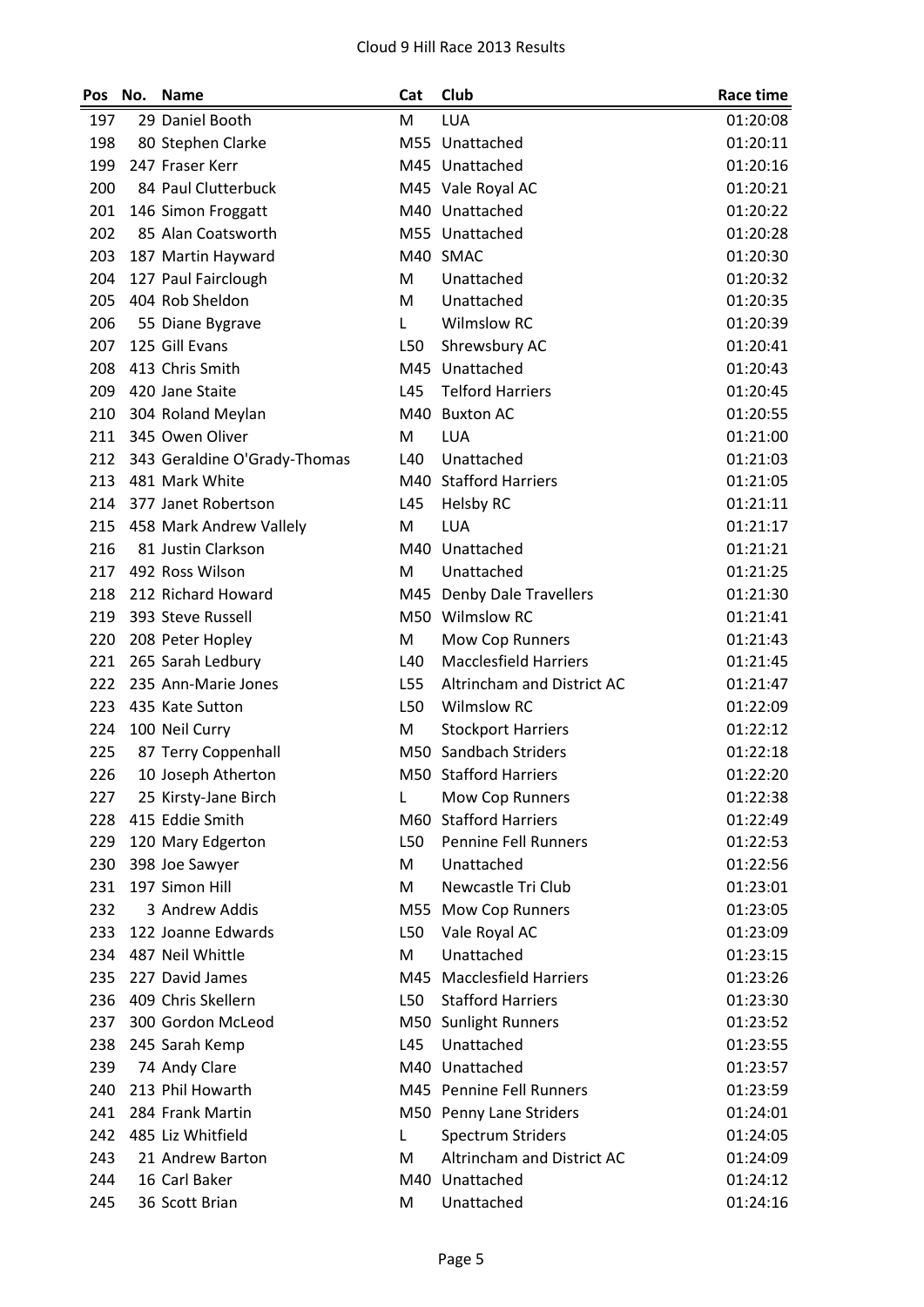| Pos | No. | <b>Name</b>            | Cat             | Club                           | <b>Race time</b> |
|-----|-----|------------------------|-----------------|--------------------------------|------------------|
| 246 |     | 321 Layla Mountford    | L               | Unattached                     | 01:24:17         |
| 247 |     | 310 Paul Minshull      |                 | M55 Boalloy RC                 | 01:24:21         |
| 248 |     | 198 Al Hinze           |                 | M40 Unattached                 | 01:24:26         |
| 249 |     | 448 Michelle Tideswell | Г               | Unattached                     | 01:24:32         |
| 250 |     | 389 Lynda Rowlinson    | L50             | Sale Harriers                  | 01:24:37         |
| 251 |     | 480 Gillian White      | Г               | <b>Boalloy RC</b>              | 01:24:41         |
| 252 |     | 222 Jonni Isaacs       | M               | Unattached                     | 01:24:43         |
| 253 |     | 22 David Beadle        | M               | Unattached                     | 01:24:44         |
| 254 |     | 33 Amanda Bradbury     | L               | <b>Wilmslow RC</b>             | 01:24:46         |
| 255 |     | 412 Andy Smith         |                 | M50 Helsby RC                  | 01:24:48         |
| 256 |     | 48 Robert Buckley      |                 | M60 Altrincham and District AC | 01:24:51         |
| 257 |     | 144 Ian Francis        | M45             | <b>Buxton AC</b>               | 01:24:54         |
| 258 |     | 276 Jayne Lomax        | L45             | Vale Royal AC                  | 01:25:00         |
| 259 |     | 18 Jasmine Banks       | L               | Nortthampton Road Runners      | 01:25:01         |
| 260 |     | 367 Nigel Prue         |                 | M45 Delamere Spartans          | 01:25:03         |
| 261 |     | 488 Alan Williams      |                 | M50 Altrincham and District AC | 01:25:04         |
| 262 |     | 371 Huma Rahman        | L40             | <b>Wilmslow Running Run</b>    | 01:25:06         |
| 263 |     | 189 Lisa Heath         |                 | M40 Trentham RC                | 01:25:10         |
| 264 |     | 173 Martin Griffiths   |                 | M40 Dark Peak Fell Runners     | 01:25:16         |
| 265 |     | 140 David Forshaw      |                 | M45 Buxton AC                  | 01:25:17         |
| 266 |     | 446 David Thompson     |                 | M55 Spectrum Striders          | 01:25:22         |
| 267 |     | 281 Brian MacKey       |                 | M65 Uttoxeter Road Runners     | 01:25:27         |
| 268 |     | 478 Mark Wheelton      |                 | M50 Macclesfield Harriers      | 01:25:31         |
| 269 |     | 428 David Stokes       |                 | M40 Unattached                 | 01:25:33         |
| 270 |     | 229 Simon Jankowski    | M               | Unattached                     | 01:25:37         |
| 271 |     | 43 Robert J Brown      | M40             | South Cheshire Harriers        | 01:25:39         |
| 272 |     | 305 Anne Middleton     | L50             | <b>Denby Dale Travellers</b>   | 01:25:42         |
| 273 |     | 275 Martin Lofthouse   | M               | <b>Congleton Harriers</b>      | 01:26:00         |
| 274 |     | 191 Davy Herouin       | M               | Mersey Tri                     | 01:26:05         |
| 275 |     | 67 Heather Carter      | L <sub>40</sub> | Sandbach Striders              | 01:26:14         |
| 276 |     | 357 Richard Pegram     |                 | M45 Wirksworth RC              | 01:26:15         |
| 277 |     | 61 Chris Cannon        |                 | M55 Wilmslow RC                | 01:26:19         |
| 278 |     | 130 Lesley Feakes      | L45             | <b>Helsby RC</b>               | 01:26:22         |
| 279 |     | 242 Nick Jones         | M40             | <b>Bingley Harriers</b>        | 01:26:28         |
| 280 |     | 169 Andy Gray          | M               | Scarab Tri                     | 01:26:30         |
| 281 |     | 95 Philip Cross        | M40 LUA         |                                | 01:26:32         |
| 282 |     | 385 Martin Rowe        |                 | M55 Nortthampton Road Runners  | 01:26:45         |
| 283 |     | 290 Angela Maziere     | L50             | Wrc                            | 01:26:47         |
| 284 |     | 102 Ann Dale           | L40             | <b>Wetherby Runners AC</b>     | 01:26:49         |
| 285 |     | 452 Andrew Turner      |                 | M40 Scarab Tri                 | 01:26:50         |
| 286 |     | 274 Andrew Littlewood  | M               | <b>Belle Vue Racers</b>        | 01:27:07         |
| 287 |     | 495 Andrea Woodhead    | Г               | Unattached                     | 01:27:15         |
| 288 |     | 139 Jan Forrester      | L60             | Matlock AC                     | 01:27:16         |
| 289 |     | 211 Max Howard         |                 | M50 Retford A C                | 01:27:20         |
| 290 |     | 445 Beth Taylor-Jones  | L45             | Unattached                     | 01:27:34         |
| 291 |     | 185 Clare Hawkes       | L50             | <b>Wilmslow RC</b>             | 01:27:37         |
| 292 |     | 34 Marcus Bradshaw     |                 | M40 Unattached                 | 01:27:38         |
| 293 |     | 309 Rob Milner         | M               | Unattached                     | 01:28:03         |
| 294 |     | 375 Steve Richards     |                 | M40 Unattached                 | 01:28:05         |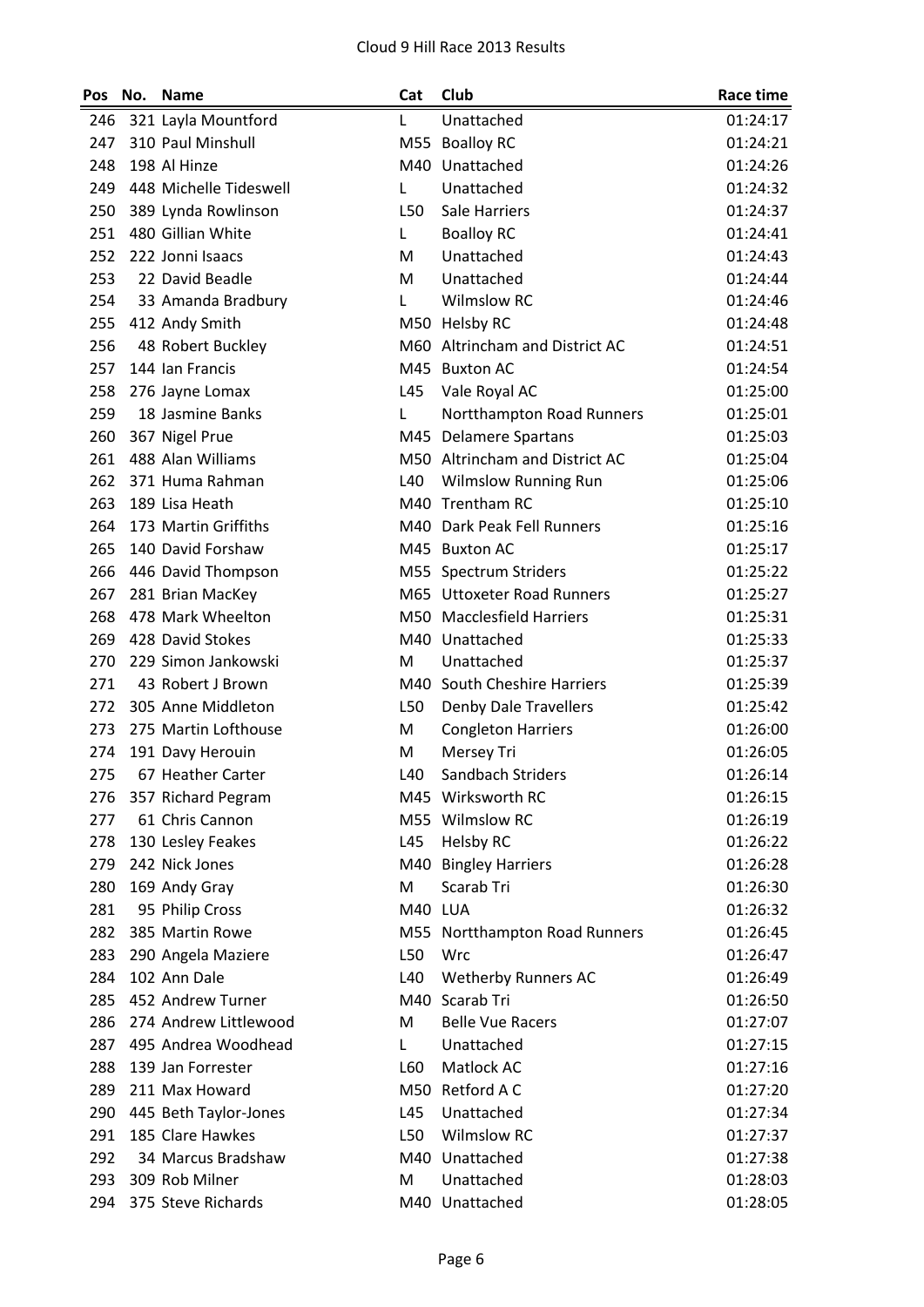| M65 Mercia Fell Runners<br>01:28:28<br>295<br>400 Dick Scroop<br>M70 Wilmslow RC<br>296<br>131 Simon Fenton<br>01:28:30<br>297<br>498 Matt Woollam<br>M<br>Mow Cop Runners<br>01:28:32<br><b>Wilmslow RC</b><br>298<br>L45<br>01:28:50<br>199 Carolyn Hirons<br>299<br>9 Colin Ardron<br><b>Macclesfield Harriers</b><br>M65<br>01:28:50<br>300<br>325 Stephen Mycio<br>M55 Unattached<br>01:28:53<br>301<br>175 Martin Gunther<br>Sandbach Striders<br>M<br>01:29:05<br>302<br>201 Annie Hirsch<br>L55<br><b>Belle Vue Racers</b><br>01:29:05<br>Sandbach Striders<br>303<br>289 Tom Mayell<br>M<br>01:29:07<br>304<br>103 Keith Dale<br><b>South Cheshire Harriers</b><br>M<br>01:29:13<br>305<br>M45 South Cheshire Harriers<br>468 Simon Walker<br>01:29:17<br>306<br>52 Stephen Burns<br>01:29:19<br>M<br><b>Congleton Harriers</b><br>M55 LUA<br>307<br>502 Paul Wright<br>01:29:21<br>500 Craig Wright<br>M40 Unattached<br>308<br>01:29:25<br>309<br>433 Carol Stynes<br>L40<br><b>Spectrum Striders</b><br>01:29:28<br>331 Hannah Newcomb<br>Unattached<br>310<br>01:29:37<br>L<br><b>Wilmslow RC</b><br>311<br>243 Sharon Jones<br>L45<br>01:29:40<br>M40 Unattached<br>312<br>370 Doug Quinn<br>01:30:06<br>291 Claire McCluskey<br><b>Wilmslow RC</b><br>313<br>01:30:08<br>L<br>314<br>241 Michael Jones<br>M55 Altrincham and District AC<br>01:30:16<br>315<br>174 Sarah Guise<br>L45<br><b>Buxton AC</b><br>01:30:21<br>316<br>505 Tony Hollinshead<br>M<br>Unattached<br>01:30:27<br>254 Richard Knowles<br>317<br>M<br>Unattached<br>01:30:29<br>318<br>249 Tim Miller<br>M55 Boalloy RC<br>01:30:50<br>456 Michael John Unwin<br>319<br>M60 SMAC<br>01:30:56<br>320<br>497 John Woodhouse<br>M45 Unattached<br>01:30:59<br>321<br>28 Mick Fowler<br>M55 Unattached<br>01:31:10<br>322<br>266 Jo Ledgar<br>Unattached<br>01:31:12<br>L<br><b>Stafford Harriers</b><br>323<br>L40<br>01:31:18<br>423 Liz Stanyer<br>353 Kate Parr<br>L40<br>324<br><b>Totley AC</b><br>01:31:27<br>319 Carole Morrison<br><b>Birkenhead AC</b><br>01:31:30<br>325<br>L50<br>326<br>352 David Parr<br>M40 Sandbach Striders<br>01:31:49<br>327<br>40 Richard Broadhead<br>M45 Ashbourne Running Club<br>01:32:04<br>328<br>429 Lucinda Stone<br>SMAC<br>01:32:31<br>L<br>M50 Stafford Harriers<br>454 Steve Turner<br>329<br>01:32:52<br><b>Wilmslow RC</b><br>330<br>431 Sue Strang<br>L45<br>01:33:00<br>383 John Ross<br>M55 Unattached<br>331<br>01:33:07<br>332<br>268 Adrian Lees<br>M40 NSRRA<br>01:33:12<br>South Cheshire Harriers<br>333<br>106 Joanne Darlington<br>L40<br>01:33:48<br>334<br>269 Laura Leigh<br><b>LUA</b><br>01:34:04<br>L<br>234 Ann Jones<br>335<br>L45<br><b>NSRRA</b><br>01:34:08<br>336<br>372 Debbie Read<br>L55<br><b>Spectrum Striders</b><br>01:34:10<br>337<br>82 Martin Clayton<br><b>Delamere Spartans</b><br>01:34:14<br>M45<br>349 Joe Park<br>M70 Cheshire Tally-ho<br>338<br>01:34:25<br>219 Cheryl Hutchins<br>Sandbach Striders<br>339<br>L50<br>01:34:28<br>280 Richard Macilwaine<br>340<br>M50 Spectrum Striders<br>01:34:32<br>164 Julie Goodwin<br>Matlock AC<br>341<br>L45<br>01:34:36<br>342<br>365 James Price<br>Unattached<br>M<br>01:34:37<br>2 Darren Adams<br>M45 Unattached<br>343<br>01:35:16 | Pos | No. | <b>Name</b> | Cat | Club | <b>Race time</b> |
|-------------------------------------------------------------------------------------------------------------------------------------------------------------------------------------------------------------------------------------------------------------------------------------------------------------------------------------------------------------------------------------------------------------------------------------------------------------------------------------------------------------------------------------------------------------------------------------------------------------------------------------------------------------------------------------------------------------------------------------------------------------------------------------------------------------------------------------------------------------------------------------------------------------------------------------------------------------------------------------------------------------------------------------------------------------------------------------------------------------------------------------------------------------------------------------------------------------------------------------------------------------------------------------------------------------------------------------------------------------------------------------------------------------------------------------------------------------------------------------------------------------------------------------------------------------------------------------------------------------------------------------------------------------------------------------------------------------------------------------------------------------------------------------------------------------------------------------------------------------------------------------------------------------------------------------------------------------------------------------------------------------------------------------------------------------------------------------------------------------------------------------------------------------------------------------------------------------------------------------------------------------------------------------------------------------------------------------------------------------------------------------------------------------------------------------------------------------------------------------------------------------------------------------------------------------------------------------------------------------------------------------------------------------------------------------------------------------------------------------------------------------------------------------------------------------------------------------------------------------------------------------------------------------------------------------------------------------------------------------------------------------------------------------------------------------------------------------------------------------------------------------------------------------------------------------------------------------------------------------------------------------|-----|-----|-------------|-----|------|------------------|
|                                                                                                                                                                                                                                                                                                                                                                                                                                                                                                                                                                                                                                                                                                                                                                                                                                                                                                                                                                                                                                                                                                                                                                                                                                                                                                                                                                                                                                                                                                                                                                                                                                                                                                                                                                                                                                                                                                                                                                                                                                                                                                                                                                                                                                                                                                                                                                                                                                                                                                                                                                                                                                                                                                                                                                                                                                                                                                                                                                                                                                                                                                                                                                                                                                                             |     |     |             |     |      |                  |
|                                                                                                                                                                                                                                                                                                                                                                                                                                                                                                                                                                                                                                                                                                                                                                                                                                                                                                                                                                                                                                                                                                                                                                                                                                                                                                                                                                                                                                                                                                                                                                                                                                                                                                                                                                                                                                                                                                                                                                                                                                                                                                                                                                                                                                                                                                                                                                                                                                                                                                                                                                                                                                                                                                                                                                                                                                                                                                                                                                                                                                                                                                                                                                                                                                                             |     |     |             |     |      |                  |
|                                                                                                                                                                                                                                                                                                                                                                                                                                                                                                                                                                                                                                                                                                                                                                                                                                                                                                                                                                                                                                                                                                                                                                                                                                                                                                                                                                                                                                                                                                                                                                                                                                                                                                                                                                                                                                                                                                                                                                                                                                                                                                                                                                                                                                                                                                                                                                                                                                                                                                                                                                                                                                                                                                                                                                                                                                                                                                                                                                                                                                                                                                                                                                                                                                                             |     |     |             |     |      |                  |
|                                                                                                                                                                                                                                                                                                                                                                                                                                                                                                                                                                                                                                                                                                                                                                                                                                                                                                                                                                                                                                                                                                                                                                                                                                                                                                                                                                                                                                                                                                                                                                                                                                                                                                                                                                                                                                                                                                                                                                                                                                                                                                                                                                                                                                                                                                                                                                                                                                                                                                                                                                                                                                                                                                                                                                                                                                                                                                                                                                                                                                                                                                                                                                                                                                                             |     |     |             |     |      |                  |
|                                                                                                                                                                                                                                                                                                                                                                                                                                                                                                                                                                                                                                                                                                                                                                                                                                                                                                                                                                                                                                                                                                                                                                                                                                                                                                                                                                                                                                                                                                                                                                                                                                                                                                                                                                                                                                                                                                                                                                                                                                                                                                                                                                                                                                                                                                                                                                                                                                                                                                                                                                                                                                                                                                                                                                                                                                                                                                                                                                                                                                                                                                                                                                                                                                                             |     |     |             |     |      |                  |
|                                                                                                                                                                                                                                                                                                                                                                                                                                                                                                                                                                                                                                                                                                                                                                                                                                                                                                                                                                                                                                                                                                                                                                                                                                                                                                                                                                                                                                                                                                                                                                                                                                                                                                                                                                                                                                                                                                                                                                                                                                                                                                                                                                                                                                                                                                                                                                                                                                                                                                                                                                                                                                                                                                                                                                                                                                                                                                                                                                                                                                                                                                                                                                                                                                                             |     |     |             |     |      |                  |
|                                                                                                                                                                                                                                                                                                                                                                                                                                                                                                                                                                                                                                                                                                                                                                                                                                                                                                                                                                                                                                                                                                                                                                                                                                                                                                                                                                                                                                                                                                                                                                                                                                                                                                                                                                                                                                                                                                                                                                                                                                                                                                                                                                                                                                                                                                                                                                                                                                                                                                                                                                                                                                                                                                                                                                                                                                                                                                                                                                                                                                                                                                                                                                                                                                                             |     |     |             |     |      |                  |
|                                                                                                                                                                                                                                                                                                                                                                                                                                                                                                                                                                                                                                                                                                                                                                                                                                                                                                                                                                                                                                                                                                                                                                                                                                                                                                                                                                                                                                                                                                                                                                                                                                                                                                                                                                                                                                                                                                                                                                                                                                                                                                                                                                                                                                                                                                                                                                                                                                                                                                                                                                                                                                                                                                                                                                                                                                                                                                                                                                                                                                                                                                                                                                                                                                                             |     |     |             |     |      |                  |
|                                                                                                                                                                                                                                                                                                                                                                                                                                                                                                                                                                                                                                                                                                                                                                                                                                                                                                                                                                                                                                                                                                                                                                                                                                                                                                                                                                                                                                                                                                                                                                                                                                                                                                                                                                                                                                                                                                                                                                                                                                                                                                                                                                                                                                                                                                                                                                                                                                                                                                                                                                                                                                                                                                                                                                                                                                                                                                                                                                                                                                                                                                                                                                                                                                                             |     |     |             |     |      |                  |
|                                                                                                                                                                                                                                                                                                                                                                                                                                                                                                                                                                                                                                                                                                                                                                                                                                                                                                                                                                                                                                                                                                                                                                                                                                                                                                                                                                                                                                                                                                                                                                                                                                                                                                                                                                                                                                                                                                                                                                                                                                                                                                                                                                                                                                                                                                                                                                                                                                                                                                                                                                                                                                                                                                                                                                                                                                                                                                                                                                                                                                                                                                                                                                                                                                                             |     |     |             |     |      |                  |
|                                                                                                                                                                                                                                                                                                                                                                                                                                                                                                                                                                                                                                                                                                                                                                                                                                                                                                                                                                                                                                                                                                                                                                                                                                                                                                                                                                                                                                                                                                                                                                                                                                                                                                                                                                                                                                                                                                                                                                                                                                                                                                                                                                                                                                                                                                                                                                                                                                                                                                                                                                                                                                                                                                                                                                                                                                                                                                                                                                                                                                                                                                                                                                                                                                                             |     |     |             |     |      |                  |
|                                                                                                                                                                                                                                                                                                                                                                                                                                                                                                                                                                                                                                                                                                                                                                                                                                                                                                                                                                                                                                                                                                                                                                                                                                                                                                                                                                                                                                                                                                                                                                                                                                                                                                                                                                                                                                                                                                                                                                                                                                                                                                                                                                                                                                                                                                                                                                                                                                                                                                                                                                                                                                                                                                                                                                                                                                                                                                                                                                                                                                                                                                                                                                                                                                                             |     |     |             |     |      |                  |
|                                                                                                                                                                                                                                                                                                                                                                                                                                                                                                                                                                                                                                                                                                                                                                                                                                                                                                                                                                                                                                                                                                                                                                                                                                                                                                                                                                                                                                                                                                                                                                                                                                                                                                                                                                                                                                                                                                                                                                                                                                                                                                                                                                                                                                                                                                                                                                                                                                                                                                                                                                                                                                                                                                                                                                                                                                                                                                                                                                                                                                                                                                                                                                                                                                                             |     |     |             |     |      |                  |
|                                                                                                                                                                                                                                                                                                                                                                                                                                                                                                                                                                                                                                                                                                                                                                                                                                                                                                                                                                                                                                                                                                                                                                                                                                                                                                                                                                                                                                                                                                                                                                                                                                                                                                                                                                                                                                                                                                                                                                                                                                                                                                                                                                                                                                                                                                                                                                                                                                                                                                                                                                                                                                                                                                                                                                                                                                                                                                                                                                                                                                                                                                                                                                                                                                                             |     |     |             |     |      |                  |
|                                                                                                                                                                                                                                                                                                                                                                                                                                                                                                                                                                                                                                                                                                                                                                                                                                                                                                                                                                                                                                                                                                                                                                                                                                                                                                                                                                                                                                                                                                                                                                                                                                                                                                                                                                                                                                                                                                                                                                                                                                                                                                                                                                                                                                                                                                                                                                                                                                                                                                                                                                                                                                                                                                                                                                                                                                                                                                                                                                                                                                                                                                                                                                                                                                                             |     |     |             |     |      |                  |
|                                                                                                                                                                                                                                                                                                                                                                                                                                                                                                                                                                                                                                                                                                                                                                                                                                                                                                                                                                                                                                                                                                                                                                                                                                                                                                                                                                                                                                                                                                                                                                                                                                                                                                                                                                                                                                                                                                                                                                                                                                                                                                                                                                                                                                                                                                                                                                                                                                                                                                                                                                                                                                                                                                                                                                                                                                                                                                                                                                                                                                                                                                                                                                                                                                                             |     |     |             |     |      |                  |
|                                                                                                                                                                                                                                                                                                                                                                                                                                                                                                                                                                                                                                                                                                                                                                                                                                                                                                                                                                                                                                                                                                                                                                                                                                                                                                                                                                                                                                                                                                                                                                                                                                                                                                                                                                                                                                                                                                                                                                                                                                                                                                                                                                                                                                                                                                                                                                                                                                                                                                                                                                                                                                                                                                                                                                                                                                                                                                                                                                                                                                                                                                                                                                                                                                                             |     |     |             |     |      |                  |
|                                                                                                                                                                                                                                                                                                                                                                                                                                                                                                                                                                                                                                                                                                                                                                                                                                                                                                                                                                                                                                                                                                                                                                                                                                                                                                                                                                                                                                                                                                                                                                                                                                                                                                                                                                                                                                                                                                                                                                                                                                                                                                                                                                                                                                                                                                                                                                                                                                                                                                                                                                                                                                                                                                                                                                                                                                                                                                                                                                                                                                                                                                                                                                                                                                                             |     |     |             |     |      |                  |
|                                                                                                                                                                                                                                                                                                                                                                                                                                                                                                                                                                                                                                                                                                                                                                                                                                                                                                                                                                                                                                                                                                                                                                                                                                                                                                                                                                                                                                                                                                                                                                                                                                                                                                                                                                                                                                                                                                                                                                                                                                                                                                                                                                                                                                                                                                                                                                                                                                                                                                                                                                                                                                                                                                                                                                                                                                                                                                                                                                                                                                                                                                                                                                                                                                                             |     |     |             |     |      |                  |
|                                                                                                                                                                                                                                                                                                                                                                                                                                                                                                                                                                                                                                                                                                                                                                                                                                                                                                                                                                                                                                                                                                                                                                                                                                                                                                                                                                                                                                                                                                                                                                                                                                                                                                                                                                                                                                                                                                                                                                                                                                                                                                                                                                                                                                                                                                                                                                                                                                                                                                                                                                                                                                                                                                                                                                                                                                                                                                                                                                                                                                                                                                                                                                                                                                                             |     |     |             |     |      |                  |
|                                                                                                                                                                                                                                                                                                                                                                                                                                                                                                                                                                                                                                                                                                                                                                                                                                                                                                                                                                                                                                                                                                                                                                                                                                                                                                                                                                                                                                                                                                                                                                                                                                                                                                                                                                                                                                                                                                                                                                                                                                                                                                                                                                                                                                                                                                                                                                                                                                                                                                                                                                                                                                                                                                                                                                                                                                                                                                                                                                                                                                                                                                                                                                                                                                                             |     |     |             |     |      |                  |
|                                                                                                                                                                                                                                                                                                                                                                                                                                                                                                                                                                                                                                                                                                                                                                                                                                                                                                                                                                                                                                                                                                                                                                                                                                                                                                                                                                                                                                                                                                                                                                                                                                                                                                                                                                                                                                                                                                                                                                                                                                                                                                                                                                                                                                                                                                                                                                                                                                                                                                                                                                                                                                                                                                                                                                                                                                                                                                                                                                                                                                                                                                                                                                                                                                                             |     |     |             |     |      |                  |
|                                                                                                                                                                                                                                                                                                                                                                                                                                                                                                                                                                                                                                                                                                                                                                                                                                                                                                                                                                                                                                                                                                                                                                                                                                                                                                                                                                                                                                                                                                                                                                                                                                                                                                                                                                                                                                                                                                                                                                                                                                                                                                                                                                                                                                                                                                                                                                                                                                                                                                                                                                                                                                                                                                                                                                                                                                                                                                                                                                                                                                                                                                                                                                                                                                                             |     |     |             |     |      |                  |
|                                                                                                                                                                                                                                                                                                                                                                                                                                                                                                                                                                                                                                                                                                                                                                                                                                                                                                                                                                                                                                                                                                                                                                                                                                                                                                                                                                                                                                                                                                                                                                                                                                                                                                                                                                                                                                                                                                                                                                                                                                                                                                                                                                                                                                                                                                                                                                                                                                                                                                                                                                                                                                                                                                                                                                                                                                                                                                                                                                                                                                                                                                                                                                                                                                                             |     |     |             |     |      |                  |
|                                                                                                                                                                                                                                                                                                                                                                                                                                                                                                                                                                                                                                                                                                                                                                                                                                                                                                                                                                                                                                                                                                                                                                                                                                                                                                                                                                                                                                                                                                                                                                                                                                                                                                                                                                                                                                                                                                                                                                                                                                                                                                                                                                                                                                                                                                                                                                                                                                                                                                                                                                                                                                                                                                                                                                                                                                                                                                                                                                                                                                                                                                                                                                                                                                                             |     |     |             |     |      |                  |
|                                                                                                                                                                                                                                                                                                                                                                                                                                                                                                                                                                                                                                                                                                                                                                                                                                                                                                                                                                                                                                                                                                                                                                                                                                                                                                                                                                                                                                                                                                                                                                                                                                                                                                                                                                                                                                                                                                                                                                                                                                                                                                                                                                                                                                                                                                                                                                                                                                                                                                                                                                                                                                                                                                                                                                                                                                                                                                                                                                                                                                                                                                                                                                                                                                                             |     |     |             |     |      |                  |
|                                                                                                                                                                                                                                                                                                                                                                                                                                                                                                                                                                                                                                                                                                                                                                                                                                                                                                                                                                                                                                                                                                                                                                                                                                                                                                                                                                                                                                                                                                                                                                                                                                                                                                                                                                                                                                                                                                                                                                                                                                                                                                                                                                                                                                                                                                                                                                                                                                                                                                                                                                                                                                                                                                                                                                                                                                                                                                                                                                                                                                                                                                                                                                                                                                                             |     |     |             |     |      |                  |
|                                                                                                                                                                                                                                                                                                                                                                                                                                                                                                                                                                                                                                                                                                                                                                                                                                                                                                                                                                                                                                                                                                                                                                                                                                                                                                                                                                                                                                                                                                                                                                                                                                                                                                                                                                                                                                                                                                                                                                                                                                                                                                                                                                                                                                                                                                                                                                                                                                                                                                                                                                                                                                                                                                                                                                                                                                                                                                                                                                                                                                                                                                                                                                                                                                                             |     |     |             |     |      |                  |
|                                                                                                                                                                                                                                                                                                                                                                                                                                                                                                                                                                                                                                                                                                                                                                                                                                                                                                                                                                                                                                                                                                                                                                                                                                                                                                                                                                                                                                                                                                                                                                                                                                                                                                                                                                                                                                                                                                                                                                                                                                                                                                                                                                                                                                                                                                                                                                                                                                                                                                                                                                                                                                                                                                                                                                                                                                                                                                                                                                                                                                                                                                                                                                                                                                                             |     |     |             |     |      |                  |
|                                                                                                                                                                                                                                                                                                                                                                                                                                                                                                                                                                                                                                                                                                                                                                                                                                                                                                                                                                                                                                                                                                                                                                                                                                                                                                                                                                                                                                                                                                                                                                                                                                                                                                                                                                                                                                                                                                                                                                                                                                                                                                                                                                                                                                                                                                                                                                                                                                                                                                                                                                                                                                                                                                                                                                                                                                                                                                                                                                                                                                                                                                                                                                                                                                                             |     |     |             |     |      |                  |
|                                                                                                                                                                                                                                                                                                                                                                                                                                                                                                                                                                                                                                                                                                                                                                                                                                                                                                                                                                                                                                                                                                                                                                                                                                                                                                                                                                                                                                                                                                                                                                                                                                                                                                                                                                                                                                                                                                                                                                                                                                                                                                                                                                                                                                                                                                                                                                                                                                                                                                                                                                                                                                                                                                                                                                                                                                                                                                                                                                                                                                                                                                                                                                                                                                                             |     |     |             |     |      |                  |
|                                                                                                                                                                                                                                                                                                                                                                                                                                                                                                                                                                                                                                                                                                                                                                                                                                                                                                                                                                                                                                                                                                                                                                                                                                                                                                                                                                                                                                                                                                                                                                                                                                                                                                                                                                                                                                                                                                                                                                                                                                                                                                                                                                                                                                                                                                                                                                                                                                                                                                                                                                                                                                                                                                                                                                                                                                                                                                                                                                                                                                                                                                                                                                                                                                                             |     |     |             |     |      |                  |
|                                                                                                                                                                                                                                                                                                                                                                                                                                                                                                                                                                                                                                                                                                                                                                                                                                                                                                                                                                                                                                                                                                                                                                                                                                                                                                                                                                                                                                                                                                                                                                                                                                                                                                                                                                                                                                                                                                                                                                                                                                                                                                                                                                                                                                                                                                                                                                                                                                                                                                                                                                                                                                                                                                                                                                                                                                                                                                                                                                                                                                                                                                                                                                                                                                                             |     |     |             |     |      |                  |
|                                                                                                                                                                                                                                                                                                                                                                                                                                                                                                                                                                                                                                                                                                                                                                                                                                                                                                                                                                                                                                                                                                                                                                                                                                                                                                                                                                                                                                                                                                                                                                                                                                                                                                                                                                                                                                                                                                                                                                                                                                                                                                                                                                                                                                                                                                                                                                                                                                                                                                                                                                                                                                                                                                                                                                                                                                                                                                                                                                                                                                                                                                                                                                                                                                                             |     |     |             |     |      |                  |
|                                                                                                                                                                                                                                                                                                                                                                                                                                                                                                                                                                                                                                                                                                                                                                                                                                                                                                                                                                                                                                                                                                                                                                                                                                                                                                                                                                                                                                                                                                                                                                                                                                                                                                                                                                                                                                                                                                                                                                                                                                                                                                                                                                                                                                                                                                                                                                                                                                                                                                                                                                                                                                                                                                                                                                                                                                                                                                                                                                                                                                                                                                                                                                                                                                                             |     |     |             |     |      |                  |
|                                                                                                                                                                                                                                                                                                                                                                                                                                                                                                                                                                                                                                                                                                                                                                                                                                                                                                                                                                                                                                                                                                                                                                                                                                                                                                                                                                                                                                                                                                                                                                                                                                                                                                                                                                                                                                                                                                                                                                                                                                                                                                                                                                                                                                                                                                                                                                                                                                                                                                                                                                                                                                                                                                                                                                                                                                                                                                                                                                                                                                                                                                                                                                                                                                                             |     |     |             |     |      |                  |
|                                                                                                                                                                                                                                                                                                                                                                                                                                                                                                                                                                                                                                                                                                                                                                                                                                                                                                                                                                                                                                                                                                                                                                                                                                                                                                                                                                                                                                                                                                                                                                                                                                                                                                                                                                                                                                                                                                                                                                                                                                                                                                                                                                                                                                                                                                                                                                                                                                                                                                                                                                                                                                                                                                                                                                                                                                                                                                                                                                                                                                                                                                                                                                                                                                                             |     |     |             |     |      |                  |
|                                                                                                                                                                                                                                                                                                                                                                                                                                                                                                                                                                                                                                                                                                                                                                                                                                                                                                                                                                                                                                                                                                                                                                                                                                                                                                                                                                                                                                                                                                                                                                                                                                                                                                                                                                                                                                                                                                                                                                                                                                                                                                                                                                                                                                                                                                                                                                                                                                                                                                                                                                                                                                                                                                                                                                                                                                                                                                                                                                                                                                                                                                                                                                                                                                                             |     |     |             |     |      |                  |
|                                                                                                                                                                                                                                                                                                                                                                                                                                                                                                                                                                                                                                                                                                                                                                                                                                                                                                                                                                                                                                                                                                                                                                                                                                                                                                                                                                                                                                                                                                                                                                                                                                                                                                                                                                                                                                                                                                                                                                                                                                                                                                                                                                                                                                                                                                                                                                                                                                                                                                                                                                                                                                                                                                                                                                                                                                                                                                                                                                                                                                                                                                                                                                                                                                                             |     |     |             |     |      |                  |
|                                                                                                                                                                                                                                                                                                                                                                                                                                                                                                                                                                                                                                                                                                                                                                                                                                                                                                                                                                                                                                                                                                                                                                                                                                                                                                                                                                                                                                                                                                                                                                                                                                                                                                                                                                                                                                                                                                                                                                                                                                                                                                                                                                                                                                                                                                                                                                                                                                                                                                                                                                                                                                                                                                                                                                                                                                                                                                                                                                                                                                                                                                                                                                                                                                                             |     |     |             |     |      |                  |
|                                                                                                                                                                                                                                                                                                                                                                                                                                                                                                                                                                                                                                                                                                                                                                                                                                                                                                                                                                                                                                                                                                                                                                                                                                                                                                                                                                                                                                                                                                                                                                                                                                                                                                                                                                                                                                                                                                                                                                                                                                                                                                                                                                                                                                                                                                                                                                                                                                                                                                                                                                                                                                                                                                                                                                                                                                                                                                                                                                                                                                                                                                                                                                                                                                                             |     |     |             |     |      |                  |
|                                                                                                                                                                                                                                                                                                                                                                                                                                                                                                                                                                                                                                                                                                                                                                                                                                                                                                                                                                                                                                                                                                                                                                                                                                                                                                                                                                                                                                                                                                                                                                                                                                                                                                                                                                                                                                                                                                                                                                                                                                                                                                                                                                                                                                                                                                                                                                                                                                                                                                                                                                                                                                                                                                                                                                                                                                                                                                                                                                                                                                                                                                                                                                                                                                                             |     |     |             |     |      |                  |
|                                                                                                                                                                                                                                                                                                                                                                                                                                                                                                                                                                                                                                                                                                                                                                                                                                                                                                                                                                                                                                                                                                                                                                                                                                                                                                                                                                                                                                                                                                                                                                                                                                                                                                                                                                                                                                                                                                                                                                                                                                                                                                                                                                                                                                                                                                                                                                                                                                                                                                                                                                                                                                                                                                                                                                                                                                                                                                                                                                                                                                                                                                                                                                                                                                                             |     |     |             |     |      |                  |
|                                                                                                                                                                                                                                                                                                                                                                                                                                                                                                                                                                                                                                                                                                                                                                                                                                                                                                                                                                                                                                                                                                                                                                                                                                                                                                                                                                                                                                                                                                                                                                                                                                                                                                                                                                                                                                                                                                                                                                                                                                                                                                                                                                                                                                                                                                                                                                                                                                                                                                                                                                                                                                                                                                                                                                                                                                                                                                                                                                                                                                                                                                                                                                                                                                                             |     |     |             |     |      |                  |
|                                                                                                                                                                                                                                                                                                                                                                                                                                                                                                                                                                                                                                                                                                                                                                                                                                                                                                                                                                                                                                                                                                                                                                                                                                                                                                                                                                                                                                                                                                                                                                                                                                                                                                                                                                                                                                                                                                                                                                                                                                                                                                                                                                                                                                                                                                                                                                                                                                                                                                                                                                                                                                                                                                                                                                                                                                                                                                                                                                                                                                                                                                                                                                                                                                                             |     |     |             |     |      |                  |
|                                                                                                                                                                                                                                                                                                                                                                                                                                                                                                                                                                                                                                                                                                                                                                                                                                                                                                                                                                                                                                                                                                                                                                                                                                                                                                                                                                                                                                                                                                                                                                                                                                                                                                                                                                                                                                                                                                                                                                                                                                                                                                                                                                                                                                                                                                                                                                                                                                                                                                                                                                                                                                                                                                                                                                                                                                                                                                                                                                                                                                                                                                                                                                                                                                                             |     |     |             |     |      |                  |
|                                                                                                                                                                                                                                                                                                                                                                                                                                                                                                                                                                                                                                                                                                                                                                                                                                                                                                                                                                                                                                                                                                                                                                                                                                                                                                                                                                                                                                                                                                                                                                                                                                                                                                                                                                                                                                                                                                                                                                                                                                                                                                                                                                                                                                                                                                                                                                                                                                                                                                                                                                                                                                                                                                                                                                                                                                                                                                                                                                                                                                                                                                                                                                                                                                                             |     |     |             |     |      |                  |
|                                                                                                                                                                                                                                                                                                                                                                                                                                                                                                                                                                                                                                                                                                                                                                                                                                                                                                                                                                                                                                                                                                                                                                                                                                                                                                                                                                                                                                                                                                                                                                                                                                                                                                                                                                                                                                                                                                                                                                                                                                                                                                                                                                                                                                                                                                                                                                                                                                                                                                                                                                                                                                                                                                                                                                                                                                                                                                                                                                                                                                                                                                                                                                                                                                                             |     |     |             |     |      |                  |
|                                                                                                                                                                                                                                                                                                                                                                                                                                                                                                                                                                                                                                                                                                                                                                                                                                                                                                                                                                                                                                                                                                                                                                                                                                                                                                                                                                                                                                                                                                                                                                                                                                                                                                                                                                                                                                                                                                                                                                                                                                                                                                                                                                                                                                                                                                                                                                                                                                                                                                                                                                                                                                                                                                                                                                                                                                                                                                                                                                                                                                                                                                                                                                                                                                                             |     |     |             |     |      |                  |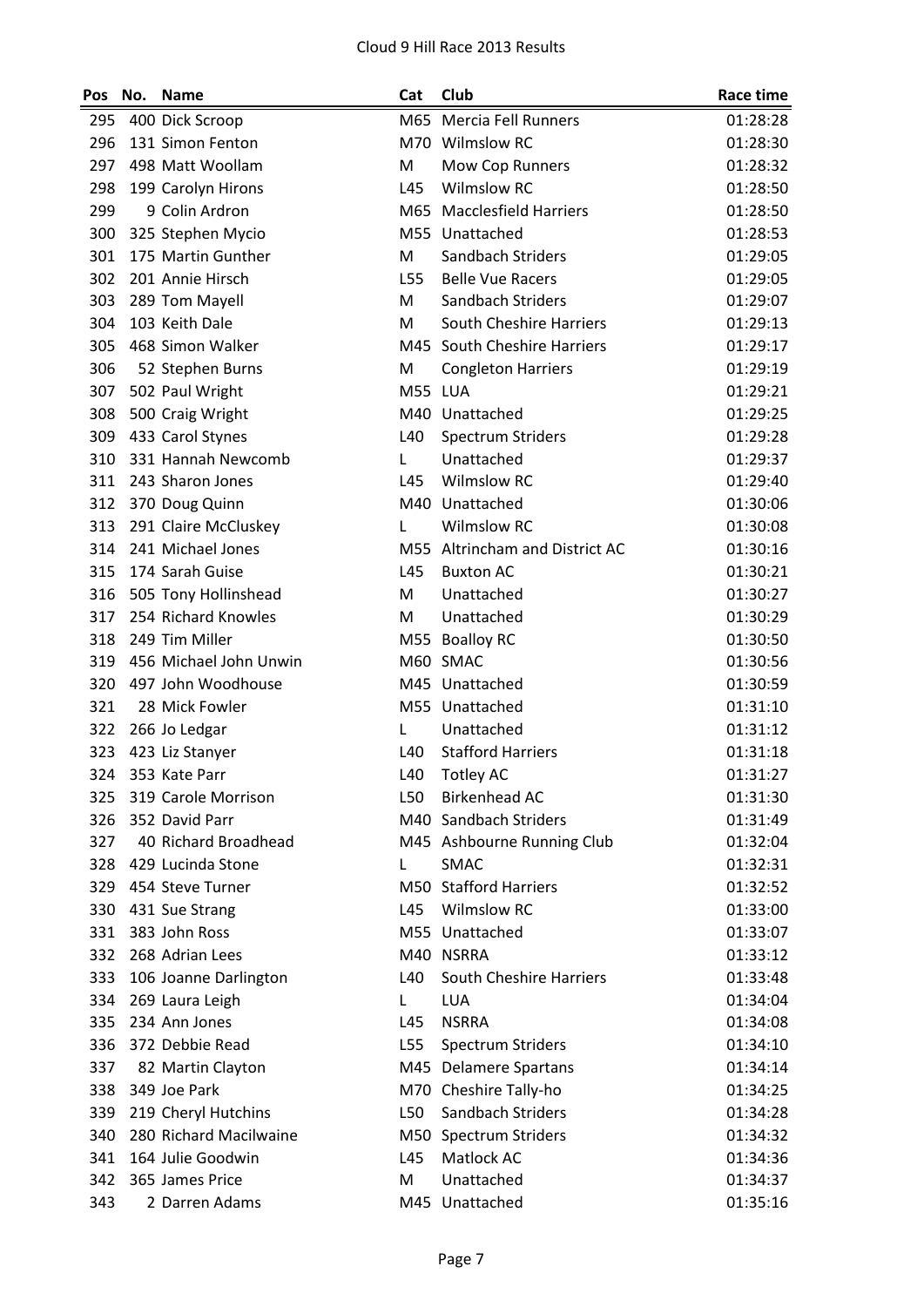| Pos | No. | <b>Name</b>           | Cat     | Club                                | <b>Race time</b> |
|-----|-----|-----------------------|---------|-------------------------------------|------------------|
| 344 |     | 166 Maggie Gorman     | L55     | North Derbyshire Running Club       | 01:35:23         |
| 345 |     | 503 Perry Wyatt       | M50     | Sandbach Striders                   | 01:35:27         |
| 346 |     | 161 Beverley Golden   | L       | <b>Buxton AC</b>                    | 01:35:34         |
| 347 |     | 46 Helen Brunt        | L       | <b>Buxton AC</b>                    | 01:32:28         |
| 348 |     | 403 Beth Sheldon      | L       | Unattached                          | 01:32:39         |
| 349 |     | 89 John Corn          |         | M40 Unattached                      | 01:35:48         |
| 350 |     | 13 Natalie Bailey     | L       | South Cheshire Harriers             | 01:35:57         |
| 351 |     | 47 Sue Buck           | L45     | <b>Spectrum Striders</b>            | 01:36:09         |
| 352 |     | 379 Suzanne Roebuck   | L40     | <b>LUA</b>                          | 01:36:20         |
| 353 |     | 419 Mike Sprason      |         | M60 Telford Harriers Tri            | 01:36:33         |
| 354 |     | 230 Alan Jenkins      |         | M50 Newport & District RC           | 01:36:36         |
| 355 |     | 258 Stephen Langford  | M55     | Unattached                          | 01:36:38         |
| 356 |     | 259 Jill Langley      | L55     | North Derbyshire Running Club       | 01:36:41         |
| 357 |     | 66 Francois Cartant   | M       | Unattached                          | 01:36:48         |
| 358 |     | 110 Sue Davies        | L45     | South Cheshire Harriers             | 01:36:54         |
| 359 |     | 335 Paul Nicholls     |         | M40 Sandbach Striders               | 01:37:01         |
| 360 |     | 49 Christiane Bunte   | L45     | Sandbach Striders                   | 01:37:21         |
| 361 |     | 414 Daniel W Smith    | M       | Unattached                          | 01:37:28         |
| 362 |     | 347 Nicky Owen        | L55     | <b>Cheshire Hash House Harriers</b> | 01:35:14         |
| 363 |     | 233 Andrew Jones      |         | M45 Unattached                      | 01:37:33         |
| 364 |     | 108 Colin Davies      | M60     | Altrincham and District AC          | 01:37:35         |
| 365 |     | 114 Jean Dolan        | L65     | Altrincham and District AC          | 01:37:40         |
| 366 |     | 278 Julie Lucas       | L45     | <b>Wilmslow RC</b>                  | 01:38:07         |
| 367 |     | 449 Michael Tobin     | M50     | Unattached                          | 01:38:13         |
| 368 |     | 328 James Naylor      |         | M50 Little Eaton Hornets            | 01:38:18         |
| 369 |     | 350 Katy Parker       | L50     | <b>Cheshire Hash House Harriers</b> | 01:38:24         |
| 370 |     | 378 Sally Robinson    | L40     | <b>Bingley Harriers</b>             | 01:38:29         |
| 371 |     | 332 Becky Newman      | L45     | Unattached                          | 01:38:32         |
| 372 |     | 193 Sue Heywood       | L60     | Saddleworth Runners                 | 01:38:50         |
| 373 |     | 401 Jane Senior       | L40     | Unattached                          | 01:38:53         |
| 374 |     | 476 Anne Webster      | L50     | <b>Belle Vue Racers</b>             | 01:38:55         |
| 375 |     | 128 Trevor Faulkner   |         | M70 Wilmslow RC                     | 01:39:11         |
| 376 |     | 63 Belinda Carp       | L45     | <b>Wilmslow RC</b>                  | 01:39:37         |
| 377 |     | 472 Beverley Warwick  | L50     | North Derbyshire Running Club       | 01:39:57         |
| 378 |     | 244 Sue Jones         | L40     | Unattached                          | 01:39:58         |
| 379 |     | 246 David Kennaway    | M       | Unattached                          | 01:40:59         |
| 380 |     | 143 Julia Foy         | L40     | <b>Belle Vue Racers</b>             | 01:41:01         |
| 381 |     | 158 Elspeth Gibson    | L40     | <b>Wilmslow RC</b>                  | 01:41:08         |
| 382 |     | 298 Catherine McKenna | L40     | <b>Belle Vue Racers</b>             | 01:41:24         |
| 383 |     | 455 Philippa Tyson    | L45     | <b>South Cheshire Harriers</b>      | 01:42:41         |
| 384 |     | 348 Liz Painter       | L40     | <b>South Cheshire Harriers</b>      | 01:42:41         |
| 385 |     | 293 Carbe McCracken   | L       | LUA                                 | 01:42:56         |
| 386 |     | 105 Georgia Daly      | L50     | Unattached                          | 01:42:59         |
| 387 |     | 23 Henry Bebbington   |         | M55 Unattached                      | 01:43:02         |
| 388 |     | 132 Stephen Fern      | M55 LUA |                                     | 01:43:05         |
| 389 |     | 76 Lorraine Clarke    | L45     | Mow Cop Runners                     | 01:43:07         |
| 390 |     | 406 Ian Short         | M50     | Unattached                          | 01:43:24         |
| 391 |     | 75 Alastair Clarke    |         | M45 Unattached                      | 01:38:47         |
| 392 |     | 210 Lynda Howard      | L50     | Retford A C                         | 01:43:41         |
|     |     |                       |         |                                     |                  |